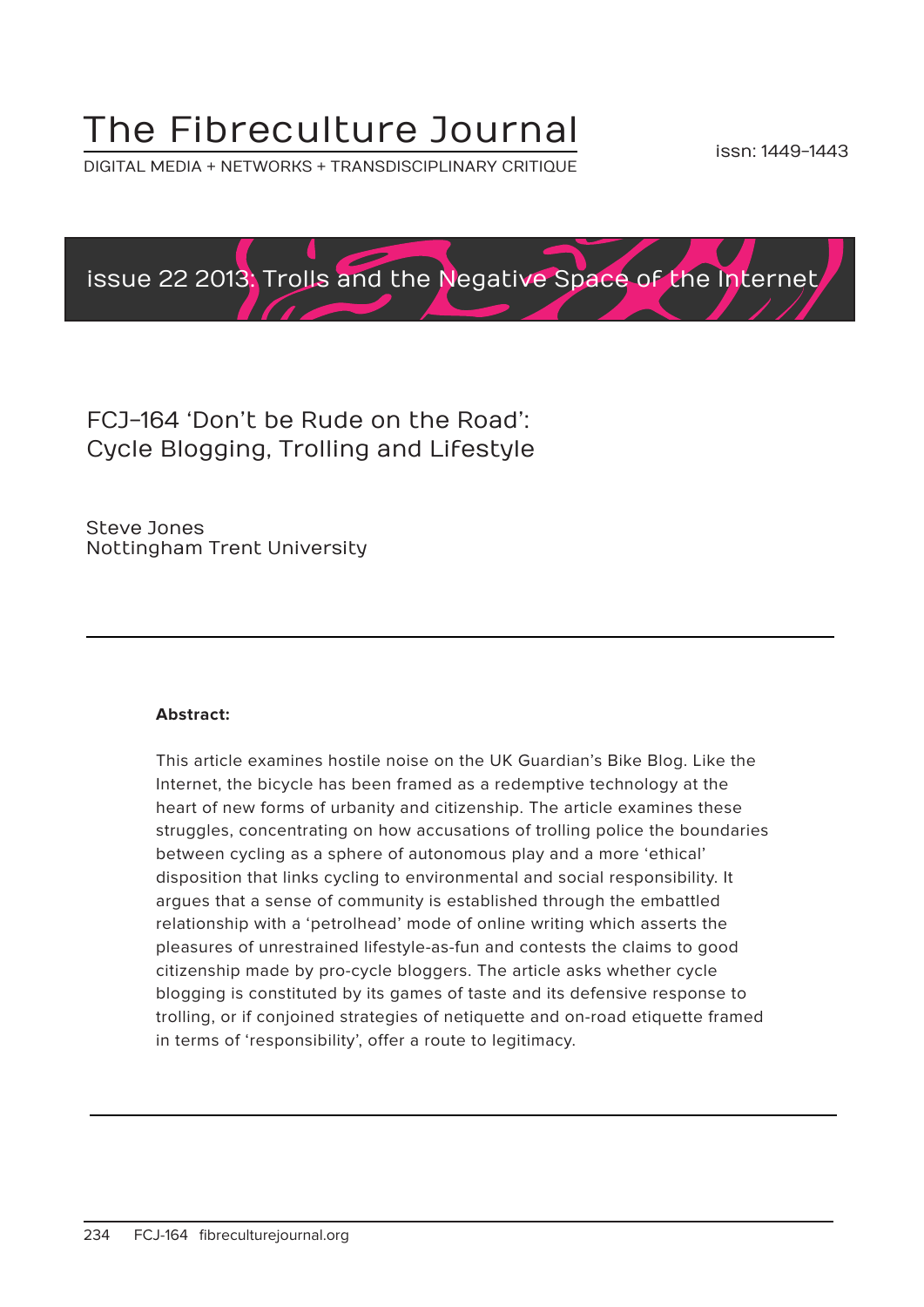# Introduction

In her introduction to Cyclebabble: bloggers on biking (2011: ix), the British journalist Zoe Williams argues that, whatever cyclists' differences, 'We revel in our differences: Lycra mankini or tweed trousers tucked into your sock? Traffic lights - a suggestion or an order? Racer or hybrid, helmet or commando, freewheel or fixie. Nothing sours the bond'. And yet the Guardian's 'Bike Blog', the on-line discussion board from which the selection of posts in Cyclebabble is drawn, is partly constituted by precisely such a souring of the bond. Accusations of trolling abound, from both within and outside cycling's various practices and subcultures. In particular, discussion is regularly prefaced or framed–as in the quote above–by a set of negative conventions (such as riding through red lights, the exemption of cycling from 'road tax', or the wearing of 'inappropriate' clothing), which are variously used to condemn all cyclists, to condemn particular sorts of cyclists or to provide a point of departure from which the individual contributor can establish their own virtuous distance. Even if a writer takes issue with such conventions, therefore, the negative consensus around the meanings of cycling serves to generate and police the practice of cycle blogging.

Like the Internet, the bicycle has been figured as a redemptive and global (or at least 'North European') technology, capable of being at the heart of new urbanities and new forms of mobile citizenship. Like the Internet too, the bike is a technology whose meanings are struggled over by different social groupings. Having been largely abandoned as a means of mass transportation in Britain and elsewhere, cycling has instead become associated with a shifting mixture of 'subversive play and utopian futures' (Aldred, 2012: 97), which express the dispositions of particular middle-class fractions. In this article, I deal with these struggles for meaning and the connections that on-line writers make with their off-line identities and embodied cycling activities. By analysing Bike Blog in the light of debates over taste and citizenship, I concentrate on the boundaries drawn, and policed through accusations of trolling, between cycling as a bio-political sphere of 'healthy', autonomous and frequently expensive play and a more 'ethical' disposition that links cycling to environmental and social responsibility. At the same time, a fragile sense of onand off-line community is established through the embattled relationship with a sometimes imagined and sometimes insistently present 'petrolhead' mode of on-line writing which asserts the pleasures of unrestrained lifestyle-as-fun and contests the tastes and claims to good citizenship made by pro-cycle bloggers. The essay asks whether the field of cycle blogging is constituted by its games of taste and its defensive response to real or assumed trolling, or if 'civilizing processes' of netiquette and on-road etiquette offer a route to a form of 'professionalization' and thereby to legitimacy.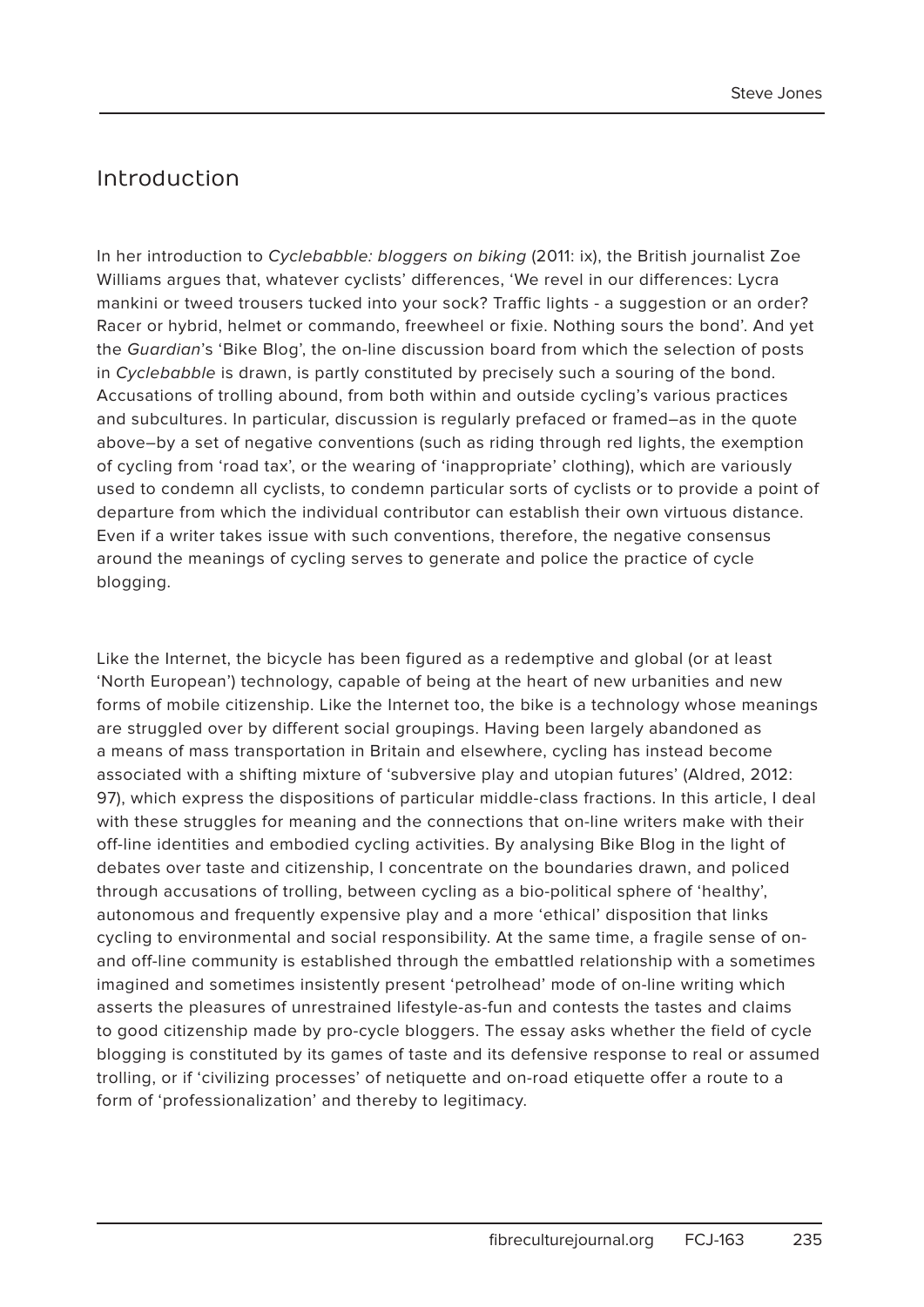To examine these issues, the article analyses the archive of contributions to the Guardian's Bike Blog from its appearance in 15 June 2009 to the end of December 2012. 'Guardian' is used throughout the article as shorthand for a range of on-line and print media owned by the UK's Guardian Media group: the Monday-to-Saturday Guardian newspaper and the Sunday Observer; the website guardian.co.uk, which reproduces almost all of the newspaper's news, editorial and comment pieces, together with some original content; and a network of discussion boards which are routinely referred to as 'blogs'. While in the blogosphere more generally, bloggers write blogs, to which other contributors append comments, in the Guardian's case any such distinction is blurred, so the discussion constitutes the 'blog' every bit as much as the (generally) journalistwritten article that occasions the discussion. Similarly, comment posters on the boards are regularly described as 'bloggers', even if they are only occasional visitors to the pages.

Bike Blog was chosen since guardian.co.uk is amongst the world's most-visited Englishlanguage newspaper websites (its own research claims it to be the world's third most popular newspaper website in any language (Media Briefing, 2012)). Guardian.co.uk's relative success stands in stark contrast to the long-term decline in sales of the print versions of the Guardian and Observer. Indeed, in 2011 editor Alan Rusbridger announced a 'digital first' strategy, foregrounding the problems faced by print in an online age. Crucially in terms of the discussion here, 'digital first' does not currently involve the website operating behind a paywall, thereby encouraging the contribution of posts from readers who may balk at having to pay for content. While the blog is primarily British (indeed, southern English) in its topics and comments, it regularly attracts comments from around the world, and covers global cycling issues. So, for example, during two weeks on October and November 2012, Bike Blog dealt with cycling matters from Oregon, Yemen, New York and Sydney as well as its UK 'home'.

Bike Blog's breadth of readership is crucial when considering trolling and other forms of on-line hostility. Although the Guardian umbrella covers a spectrum of political and cultural positions, it is generally characterised as occupying a space on the 'progressive' liberal-left of the British press, at some ideological remove from the majority of British national newspapers. A prominent trope in hostile comments is therefore that the paper's readers are 'guardianistas' – modish, metropolitan liberals. Although other UK regional and national newspapers cover cycle-related stories and invite reader responses on the topic (most notably the Times with its campaigning 'Cities Fit for Cycling' site) no other paper has a regular discussion board dedicated to cycling (though the London Evening Standard carried a short-lived bike blog).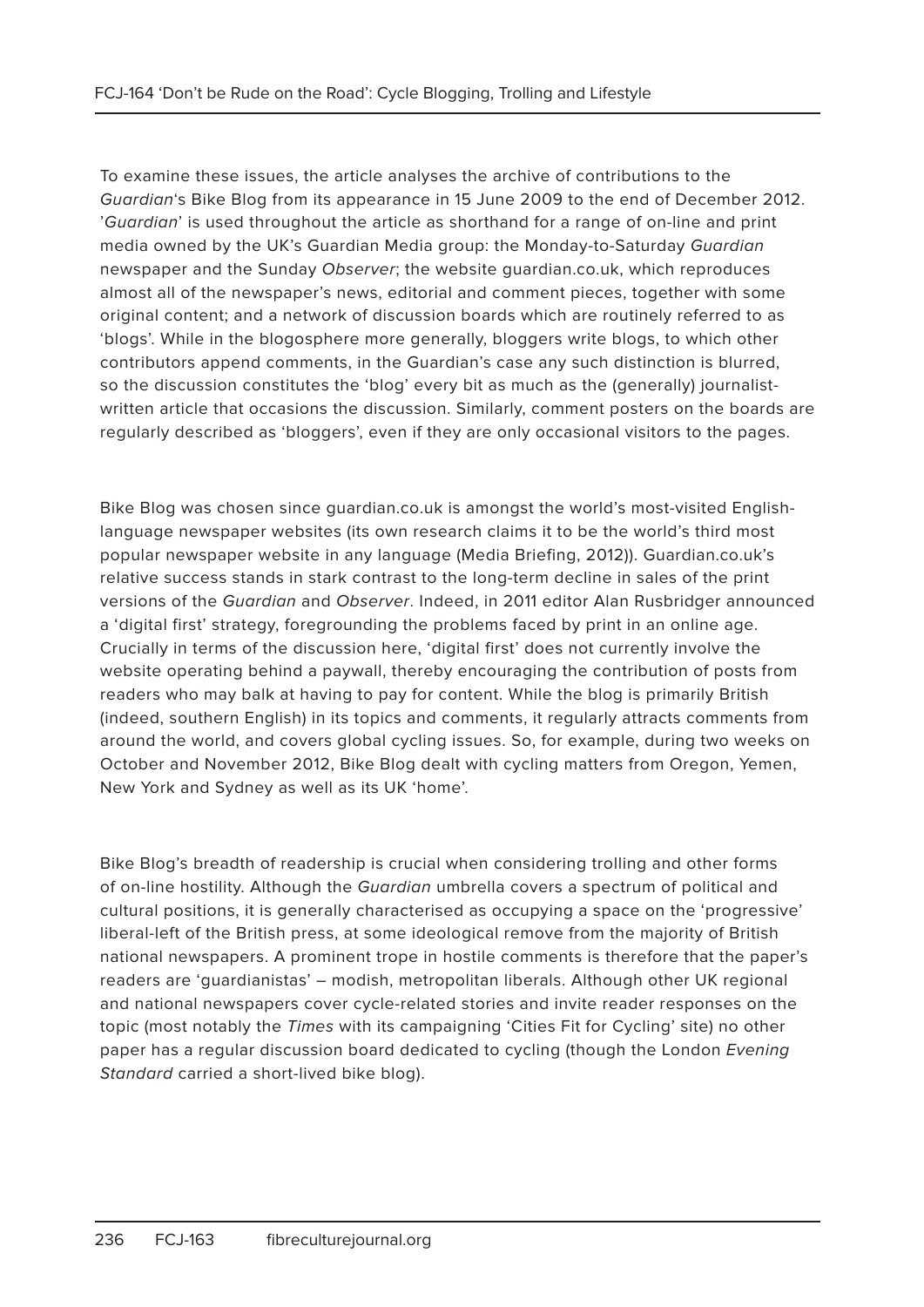Although the Guardian had previously run a regular 'Two Wheels' column, Bike Blog was an offshoot of the paper's 'Ethical and Green Living' section, first appearing in its own right with a column entitled 'What Moves You to Get on Your Bike?' on 15 June 2009. Bike Blog was envisaged as a weekly discussion piece accompanied by a podcast, but open-to-comment postings have been much more frequent than this: between June 2009 and December 2012, guardian.co.uk posted over 700 bike-related features on Bike Blog. Numbers of comments varied from less than ten on several topics to approaching 900 on the topic of 'cycle haters'. Although around 400 of these articles were studied, the sample here is limited to discussions which either contained direct accusations of trolling, or broached a variety of legal or etiquette issues. This poses some problems in terms of how the article attempts to capture the character of trolling on the Bike Blog. As Patrick O'Sullivan and Andres Flanagin note in their discussion of 'flaming', while there might be a consensus that trolling 'consists of aggressive or hostile communication occurring via computer-mediated channels' (2003: 71) there are considerable differences in the perceptions of senders, receivers and third party observers about whether such communication represents a 'real' violation of community norms or a misinterpretation on the part of one or other interactant (see also Lange, 2006; Neurauter-Kessels, 2011). Nonetheless, explicit accusations of trolling enable us to see the positions taken by those prepared to name the troll and the reactions of those named as trolls. [1]

Equally, however, the article examines on-line comments in which trolling is not explicitly marked. O'Sullivan and Flanagin note that a further problem with writing on flaming is the assumption that it is overwhelmingly negative and destructive, and research is therefore 'framed in terms of finding solutions to the 'problem' of uninhibited or inappropriate messages' (2003: 74). By contrast, I show that the 'troll function' of valorising negative conventions is generative : although it establishes limits to what is writable on Bike Blog (and doable offline) it is also 'click bait' that provides opportunities for writing, traffic for the website and the legitimation of positions taken by some writers. Writing about an earlier period of internet discussion systems, in which the troll had the more specific role of provoking an indignant response from someone new to the forum, and a more legitimated disposition [2], Michele Tepper (1997: 40) argues that trolling serves to generate profits in distinction within the on-line field. Trolling, she notes, is accepted within on-line subcultures, because it enforces 'community standards and [increases] community coherence by providing a game that all those who know the rules can play against those who do not.' Although the troll may well be an individual from the shifting 'community' of Bike Blog contributors, the troll function is nearer to this sense of a set of rules and (negative) conventions which can form a capital on which a poster can trade. Moreover despite the often high level of hostility shown between pseudonymous posters on Bike Blog, trolling can also consist of relatively playful games within which humour and deep knowledge of community conventions are highly valued.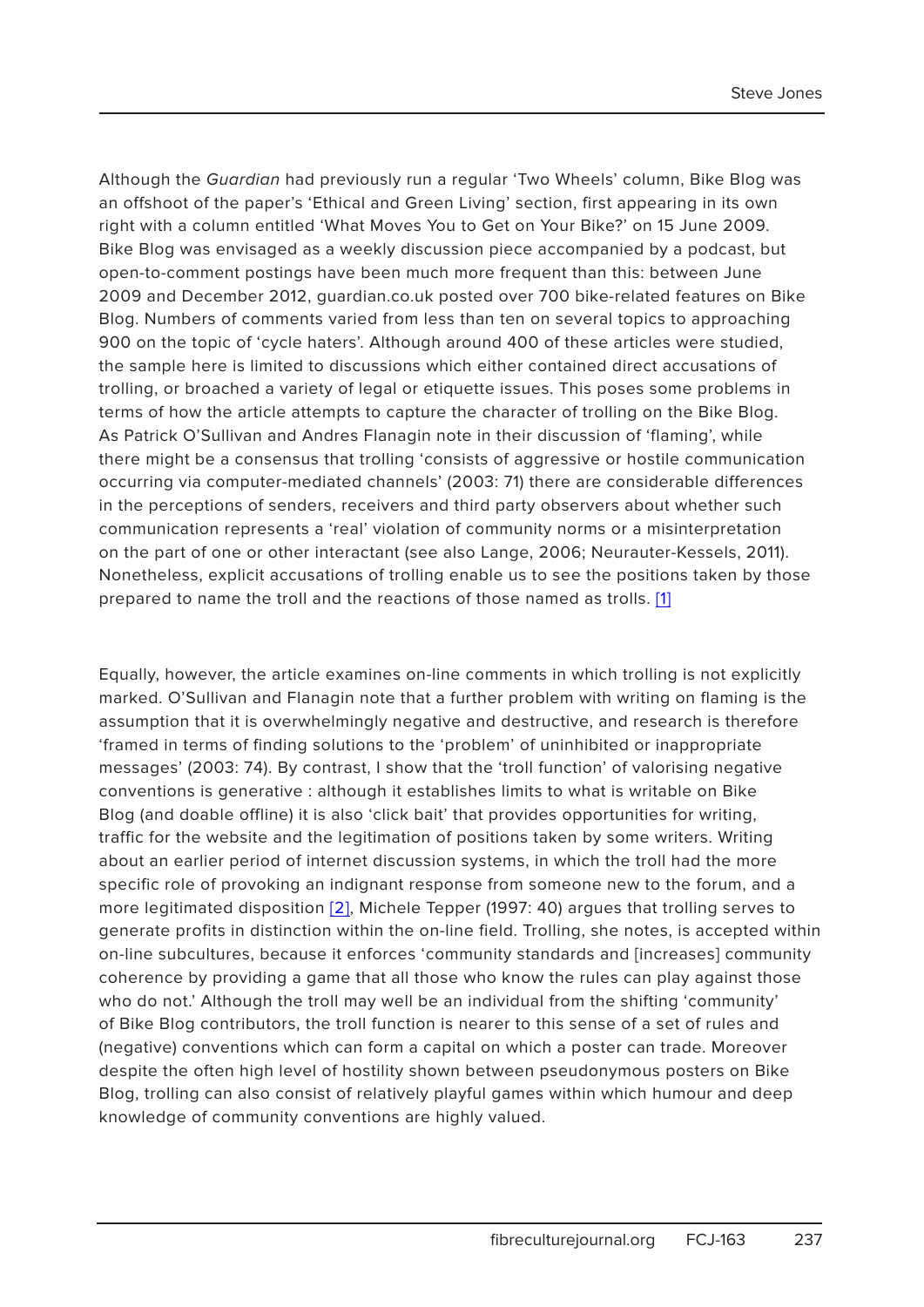In what follows, I provide a context for thinking about these rules though a discussion of the dominant regime of mobility in late modern societies, and the relationship between this regime and practices of computer-mediated communication (CMC).

# From automobility to moral mobility

In this section I review key writing about transport in late modernity. I note potent correspondences between cycling and the internet around their common promotion of a model of renewed participatory democracy and citizenship. However, there is no necessary relationship between the two technologies and their associated practices, and I go on to suggest some problems in linking cycling and the internet as redemptive technologies which automatically generate virtuous behaviour.

The most encompassing theoretical engagement with these issues has been the description of a hegemonic regime of 'automobility'. For Mimi Sheller and John Urry (2000: 738), this is a near-global phenomenon, exerting 'an awesome spatial and temporal dominance'. Automobility links embodied mobile practices and their representation on the internet for it is both 'the predominant form of 'quasi-private' mobility that subordinates other 'public' mobilities of walking, cycling' and so on and 'the dominant culture that sustains discourses of what constitutes the good life [and] what is necessary for an appropriate citizenship of mobility' (739, original emphasis). As a consequence, they argue, 'society should be reconceptualised as a 'society of automobility''. While some individuals and groups may practice other forms of mobility, these exist in a subaltern relationship to automobility since the institutions of civil society, including the internet, cannot 'be conceived of as autonomous from these all-conquering machinic complexes' (Sheller and Urry, 2000: 739).

In her discussion of cycling and citizenship, Rachel Aldred (2010) argues that automobility's privatization of public space, its reinforcement of inequality and its cultivation of consuming individualism are problematic for democratic citizenship. By contrast, her research amongst cyclists in Cambridge indicates that, for her primarily middle-class respondents, cycling can produce a number of potential forms of citizenship that point outside and beyond the 'carcoon' (Wickham, 2006: 4). She notes four dimensions of cycling citizenship: 'being responsive to environmental issues, taking care of oneself, being rooted in one's locality, and responding to the social environment' (2010: 39). Cycling therefore appears to be a form of 'resistant mobility' (Green, 2012: 274), or 'virtuous mobility'.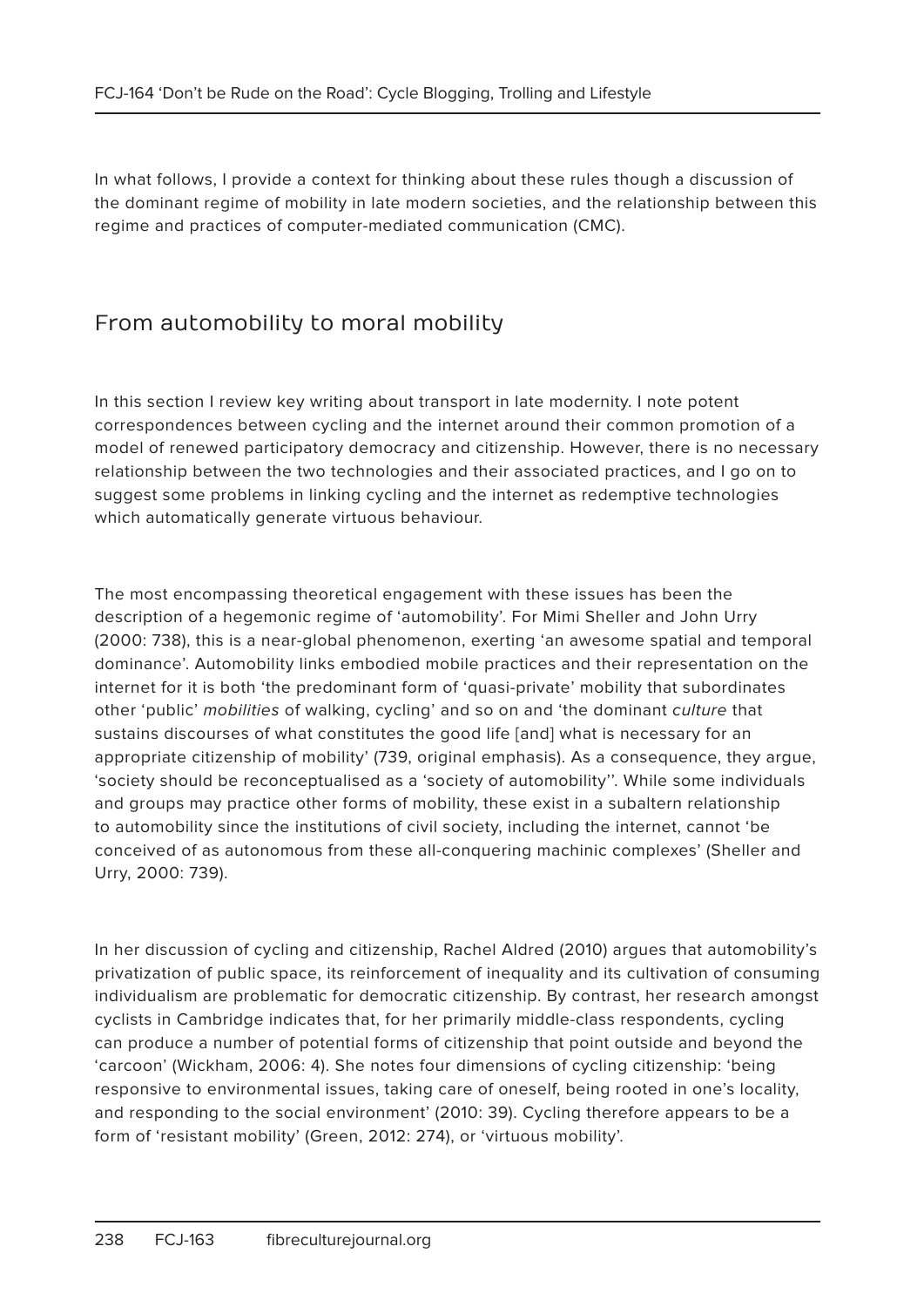This virtuousness has undoubtedly become central to health and transport policy discourses. Tim Jones and his co-authors (2012: 1407) write that cycling has entered the policy domain as a response to a number of problems associated with car dependency and more broadly with late modernity: congestion and environmental degradation; the disembedding of face-to-face social relations; obesity and cardiac illness, such that Aldred describes it as a ''win-win solution' to public health, environmental and economic problems' (2012: 95). This policy discourse has, in turn, entered popular conceptions of the meanings of cycling. Through their interview work with different groups of Londoners, Judith Green and her co-authors argue that a new 'moral transport hierarchy' has been established in which 'car travel clearly occupied the bottom rung' (2012: 280). By contrast, cycling was at the apex, with 'the moral worth of cycling [resting] on its construction as the ultimate mode for meeting a range of citizenship obligations' (2012: 280). For Green et al's respondents, therefore, cycling offers a route towards the flexibility, freedom and independence of 'true' automobility, for, 'If car driving once provided the … promise of autonomous and efficient travel, in accounts from our participants, cycling now unequivocally offered this possibility' (276).

This reconstruction of citizenship and reclamation of public space bears comparison with the countercultural values regularly claimed for the internet and the blogosphere, technologies which activists have claimed as privileged tools for the construction of virtual communities, subcultural playgrounds and 'netizen' democracy (Curran, 2012: 38; Hauben and Hauben, 1997). As Bart Cammaerts notes, a Habermasian notion of the public sphere is regularly invoked in discussions of the blogosphere, depicting it as an independent arena 'where public opinion is formed through communicative action, through the free and open exchange of rational arguments between status-free citizens' (2008: 358). Zizi Papacharissi (2002), however, argues that there is frequently a slippage or imprecision when depicting the internet as a public sphere. While it may have the potential for promoting the democratic exchange of ideas and opinions, it is exclusionary to some and what she describes as a 'public space' to others, open to a multiplicity of voices who may have little interest in rational public debate. 'A virtual space enhances discussion', she claims, while 'a virtual sphere enhances democracy' (2002: 11). As we shall see, there is no necessary direction to this travel: blogs (including Bike Blog) constantly shift between operating, in Papacharissi's terms as 'spheres' and 'spaces'.

For some authors and activists, the bike and the internet can form powerful associations. Green et al note that the cycling citizen is a hybrid of 'active' and 'activist' conceptions of citizenship. While the active citizen has rights and obligations in relation to the nation state, the activist cycling citizen is 'engaged in struggles over rights in sites as local as the city streets, or internet message boards, as well as globally, across international borders' (2012: 273). Similarly, in his discussion of Critical Mass protests, Zack Furness (2007: 301)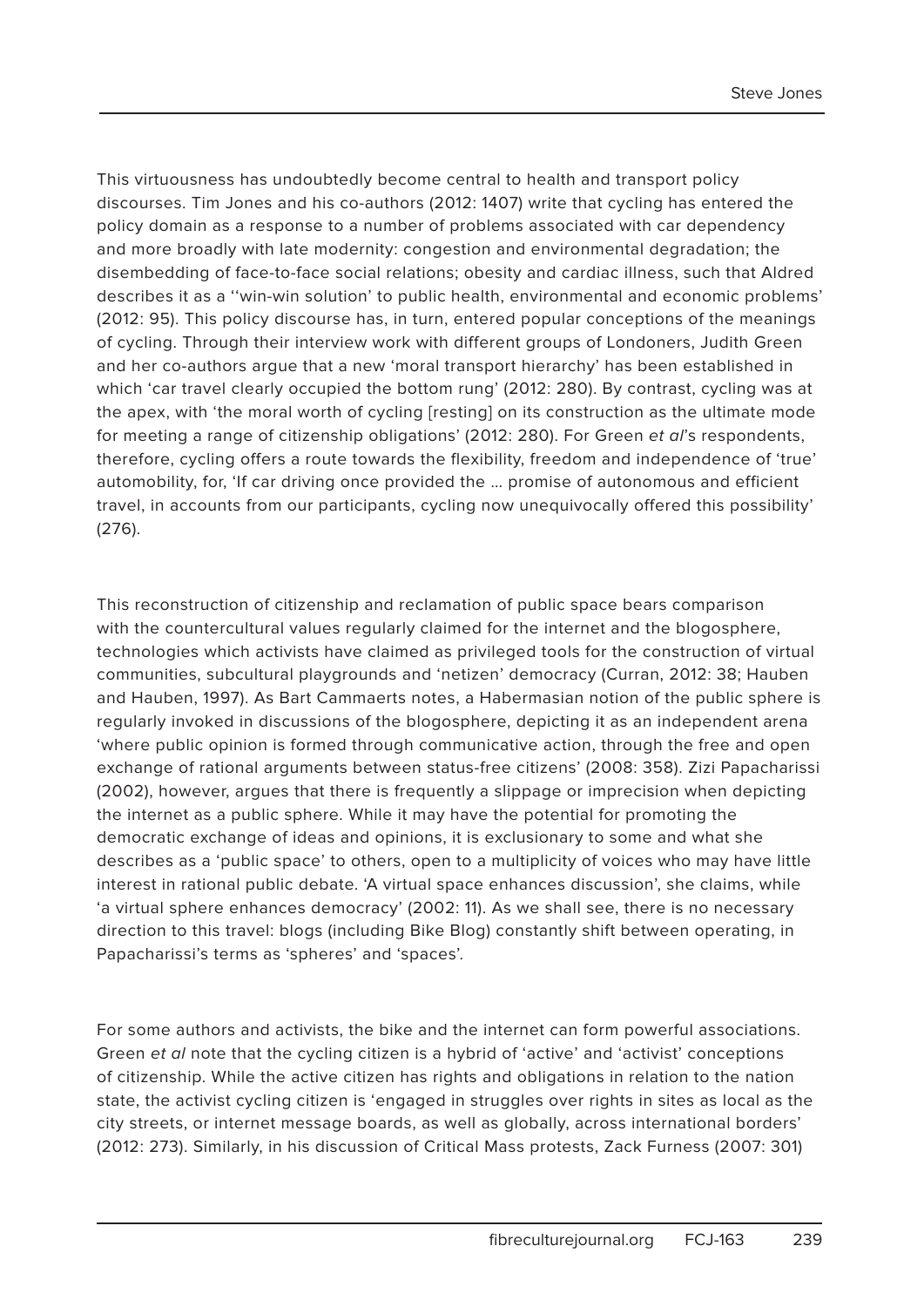argues that the online circulation of self-produced bike advocacy mirrors the leaderless organization of the ride, and celebrates 'xerocracy [self-produced media] over corporate media' as much as 'bicycling over car culture'. Horton, meanwhile, in his study of cycling in the environmental community, argues that, while the car and television set are absent or marginalised in the lives of environmentalists 'the computer screen … facilitates for British environmentalists a rooted but networked sense of local belonging to a globalised green community' (2004: 750). And Aldred (2012: 107) describes how activist cycle blogging, represented by the London 'Cycling Embassy of Great Britain' (www.cycling-embassy.org. uk) has been a key part of local and national environmental campaigns.

Against the regime of automobility, therefore, 'vélomoblity' (Horton, Rosen and Cox, 2006: 2) has routinely been constructed as a virtuous practice and CMC as an element of this. But there is no necessary connection between these two technologies. As hypermodern convenience devices, computers share many characteristics with cars, not least their participation in processes of disembedding or 'unbundling' face-to-face relationships and territorialities of home, community and work. Indeed, Sheller and Urry themselves imagine that the future involves both a more diverse ecology of mobility and an (albeit significantly less privatised) intensification of 'carcooning' through the hybridisation of the car with a range of convergent ICTs. 'Thus, any public vehicle could instantly become a home away from home: a link to the reflexive narratives of the private self in motion though public time-space scapes' (2004: 171). We – and contributors to Bike Blog show an awareness of this – should therefore be cautious when envisaging a carless future or hybridising netizen democracy and cycling citizenship.

This section has shown that there is widespread agreement over the negative impact of a regime of automobility in late modernity. Cycling has come to the centre of policy discourse and been widely accepted as an exemplar of moral mobility, while its advocates have described urban futures based on the conjoined technologies of the bicycle and the internet. But, as the next section shows, acceptance of cycling is not the same as acceptance of cyclists.

# The cultural construction of cyclists

We saw in the previous section that cycling has been constructed as a model of virtuous citizenship, analogous to - and sometimes linked with - notions of the active netizen. Yet despite this acceptance of cycling as potentially rich in social and ecological moral worth, Green et al note that its 'practice incurs disapproval of inappropriate road use, echoing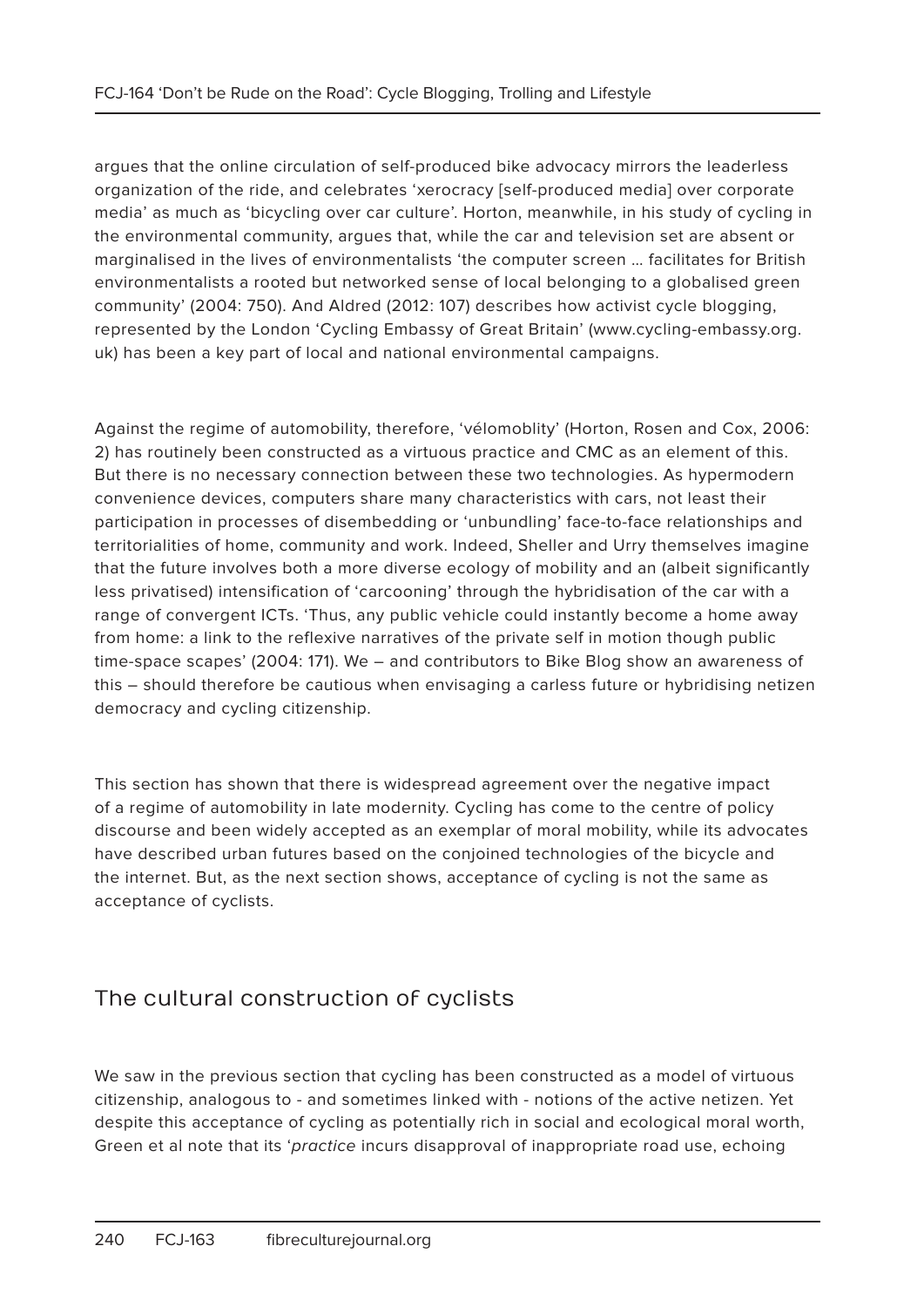a normative assumption of car driving' (2012: 279, original emphasis). The sociological literature indicates a strongly marked difference between cycling as an ideal (albeit one freighted with risk, see Horton, 2006; Aldred 2012) and the cyclist as the embodiment of social distastes. The section therefore discusses the ways that cycling has been described as a stigmatised activity, before considering how cyclists themselves engage in practices of judgment and repudiation. Finally, I discuss the early contributions to Bike Blog as an example of a 'safe space' where condemnation could be temporarily suspended.

Aldred (forthcoming) notes a strong disjuncture between the virtuous policy representation of cycling and the 'stigmatised' construction of cyclists within the popular imagination. Although cycling in most of its developed-world forms is a largely white, male and middleclass activity, this status is threatened since 'a stigmatised identity … might have the power to 'spoil' the higher status identity' (8). Similarly, Horton (2006: 145), argues that 'Cycling, and most especially urban utility cycling, has become a polluted and polluting practice and 'the cyclist' a polluted and polluting identity.' Cycling is spatially marginalised and the cyclist symbolically marginal, so that cyclists 'are experienced as threatening and unsettling, and are demonised … within the mass media', through being described as strange, criminal or deviant. Chris Rissel and his co-authors' (2010) study of the representation of cycling in Sydney and Melbourne newspapers shows a similarly low level of positive framing of cyclists, and the expression of 'powerfully negative' sentiments on opinion pages and blogs.

However, all the authors above note that a critical perspective on cyclists is also common to cyclists themselves. Indeed, Aldred (forthcoming) is overwhelmingly concerned with how cyclists other, blame and shame one another, and she argues that 'there are two conflicting stigmatised images of 'the cyclist'; one cast as incompetent and one as too competent'. Jones et al similarly argue that one of the more pressing policy issues is to appeal to a 'fundamentalist tendency within the world of cycling advocacy' (2012: 1422). In the clearest expression of this approach, David Skinner and Paul Rosen (2006: 92), argue that 'the identity of people who commute by bicycle tends to involve them setting themselves apart from other cyclists'. They note that an 'insistence on discussing the 'hell' of 'other' cyclists' is common to all their interviewees, even those amongst them who are cycle-commuting advocates (2006: 95).

Though the depth of hostility expressed towards fellow cyclists may come as a surprise, the fact that cycling is a diverse practice involving a wide range of opinions and valuehierarchies should not. The very notion of a 'cyclist' identity is problematic since adult cyclists tend to be travel omnivores: most will hold a driving licence and use public transport and all will be pedestrians. Perhaps precisely because of this complexity, at the moment of its appearance on 15 June 2009, Bike Blog appeared to offer a 'purified' space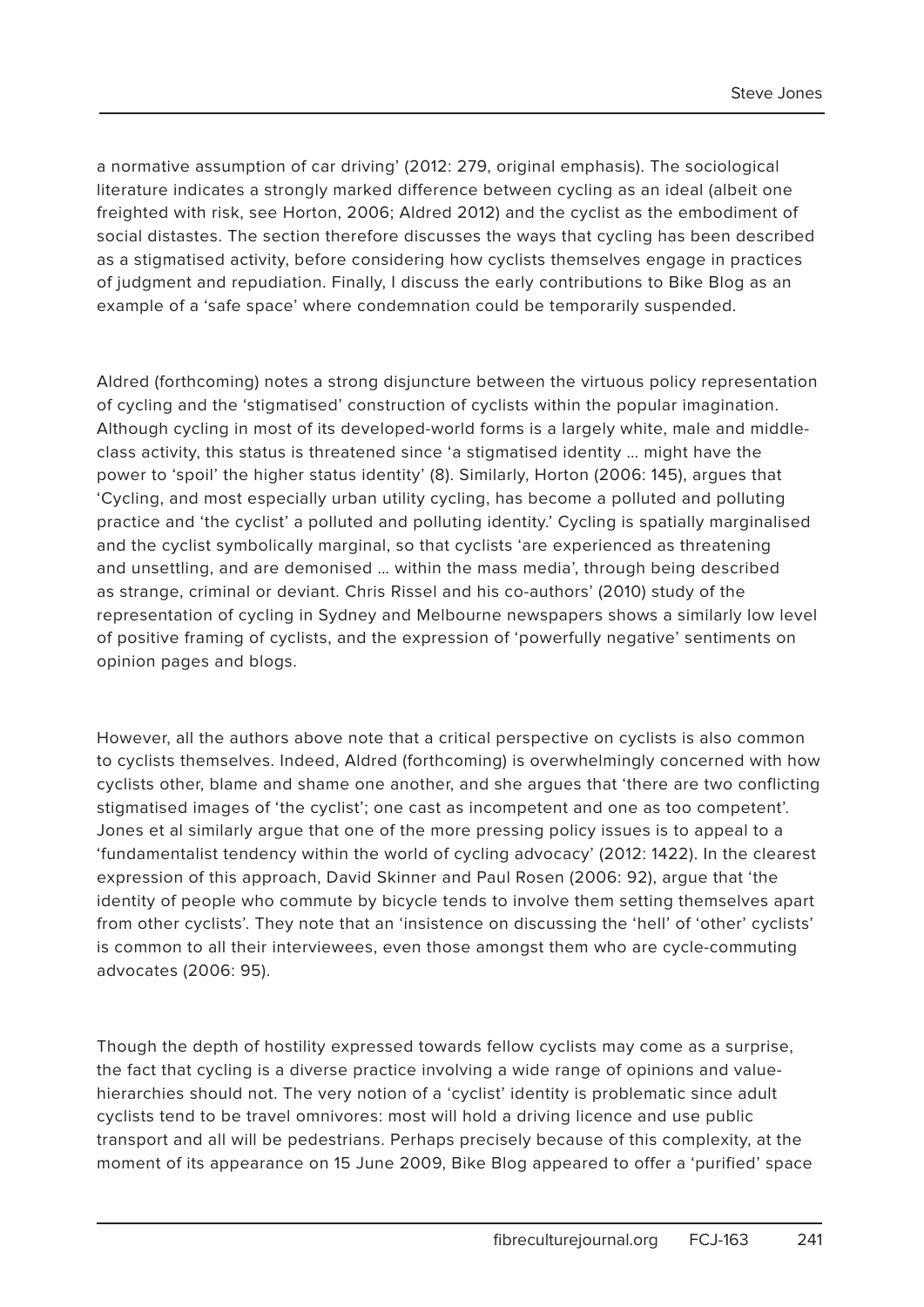within which a community could be imagined, a 'temporary autonomous zone' where, for a while at least an enhanced sense of cycling solidarity could be expressed and enjoyed. Although a key feature of many forms of cycling advocacy has been the insistence on the desirability of cyclists being present within car-dominated space, Bike Blog's initial appeal was more to the notion that a separate space for online discussion would increase understanding of cycling, overcome difference and pave the way for a more rational cycling future. In part, too, there was a sense that Bike Blog represented a withdrawal from the face-to-face conflicts of 'real' cycling (Horton, 2006: 125). In calling for potential contributors to write about what 'thrills and enrages' them about cycling, the article positioned the blog as follows:

Cycling coverage tends to veer towards earnest discussions of gear ratios and carbon fibre gizmos, something we want to avoid. We also hope to steer clear of endless debates about red lights and/or belligerent car drivers. Cycling, in the main, is enjoyable, not a source of conflict

We want this blog to be for everyone who cycles, however frequently they use a bike and wherever they go on it (Walker, 2009).

Had Bike Blog actually avoided these issues (not least sport cycling, which tends to attract large numbers of posts), then it would have been short lived. But the editorial points towards the direction that the site would subsequently take: it frames cycling in terms of pleasure, everydayness and as an expressive lifestyle activity. In response, the 105 comments were entirely supportive. Although a variety of problems were raised, they were either environmental or external to the cycling community ('white van man' or, as we shall see in the next section, 'Clarkson'). Gledhowian (16 June) was typical:

This is fabulous - well done Guardian! I'd like to see a critical mass pressure group developing from this which pushes the government into making changes to transport policy whereby cycling becomes a recognised and funded alternative to the horrible motor car. Not much to ask? For the sense of freedom it engenders, for the fitness it develops and for the positive mental outlook it breeds what can beat cycling?

Let's do it

As we saw earlier, however, claims that the internet acts as a virtual public sphere and exemplar of polite, rational discourse, typically overstate the extent to which this is the case. Instead Bike Blog very quickly came to offer a public space for anti-cyclist sentiment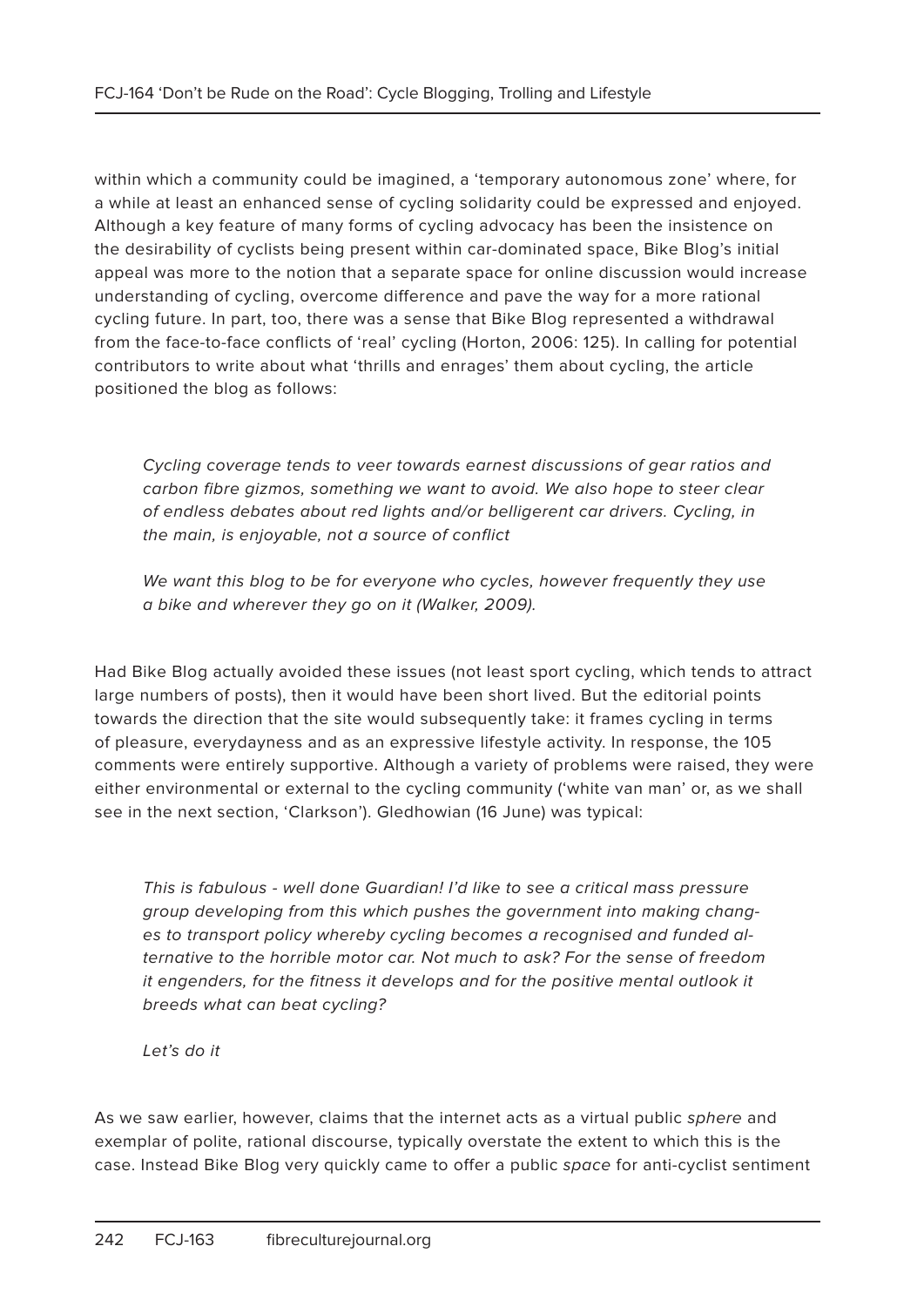and the articulation of divergent cycling dispositions from cyclists themselves. This should come as little surprise since, as Manuela Neurauter-Kessels (2011: 191) notes, disrespectful and aggressive behaviour is a persistent feature of much CMC and prevalent among the anonymous users of online newspaper comments. Moreover, because of the heterogeneity of cycling itself, there is no single privileged position from which cycling advocates can pronounce, nor a singular view of cycling that they espouse. Indeed, only eight days after its launch, one contributor, scavenger, could write: (23 June 2009) 'Here's a challenge to the Bike Blog folks: Find a topic for discussion that doesn't result in the usual offtopic flamewar between different types of road user. I suspect it is impossible'. We turn to this impossibility now.

# Trolls, Haters and Flamers

In the previous section, we saw how Bike Blog was initially treated as a public sphere within which an online community could debate, in rational manner, the pleasures and practices of cycling and the problems of automobility. However, in the following sections I argue that the meanings and values of the blog have been shaped both through the actions of dissenting voices ('trolls', 'flamers' and 'haters', but also those challenging the claims to virtue made by cyclists) and through the games of taste and practices of 'responsibilization' played out by cyclist bloggers themselves.

To do this, I have adopted Pierre Bourdieu's notion of a cultural 'field' to think about the Bike Blog. For Bourdieu, a field is a relatively durable and consistent set of cultural practices governed by its own internal laws, a 'particular social universe endowed with particular institutions and obeying specific laws' (1993: 162–3). Fields possess their own autonomous codes of conduct and modes of behaviour and their own forms of reward (in this case not monetary reward, but symbolic recognition in the form of the acknowledgement of one's peers) so that they become 'self-regulating, self-validating and self-perpetuating' (Ferguson, 2001: 5). Although this article does not have the scope to cover the international range of blogs which would constitute the field [3], the idea draws our attention to how a field involves both the internal dispositions of a cultural activity, and its external relations with related cultural fields. In the case of Bike Blog, for example, it explores how the deployment of what O'Sullivan and Flanagin (2003) call 'problematic messages' constitute and maintain the practice.

A central form of such problematic communication is what Bike Bloggers characterise as overt trolling: the contribution of clearly pro-car and/or anti-cyclist posts to the virtuous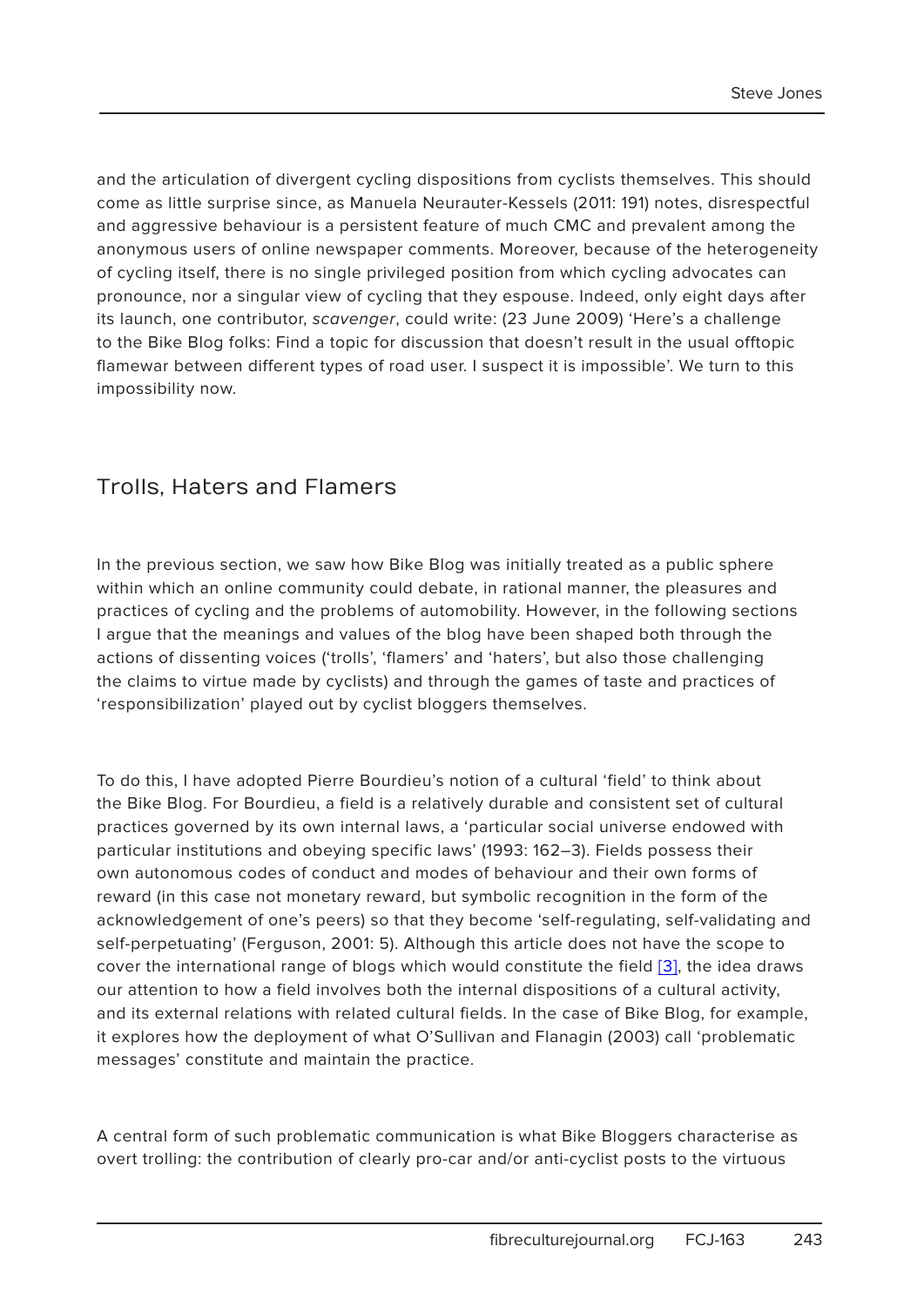space of the Bike Blog. In an intertextual and convergent medium such as a newspaper have-your-say column, 'trolls' also exist outside the Bike Blog and construct the cycle trolling discourse in other media. Any 'conversation' typically takes place across media, and the troll or hater may not always be a contributor to Bike Blog. The Guardian articles to which the comments respond, for example, are frequently versions of such flamebait, highlighting broader cultural hostility to cyclists and encouraging righteous indignation from the majority online pro-cycling community and gestures of approval from mischievous or anti-cyclist posters.

Indeed, a prominent way in which the cycle blogging field is constructed is through its relationship with 'cycle haters' in the media. In the UK, a shorthand for this hostility is given by reference to the BBCs' Top Gear, and its chief presenter, Jeremy Clarkson. Top Gear is a 'slippery candidate for investigation' (Bonner, 2011: 44): its use of comedy, fantasy and pleasurable failure mean that it is far from straightforward propaganda for a car-centred lifestyle (as many contributors to Bike Blog admit). Nonetheless, Clarkson's more strident work for the tabloid press, and the very success of the programme in adopting an approach to environmentalism which shifts between the 'irreverent' and the actively antagonistic, means that it operates as a touchstone for Bike Blog. As Frances Bonner notes, 'The days of taking pleasure in cars may be numbered, but there is an element of defiance and denial surrounding public discourse on the topic. Top Gear is a significant site for this defiance' (Bonner, 2011: 42)

'Clarkson' and 'Top Gear' are therefore ways of performing trolling (for example, Gfewster 15 September 2009 quoted Clarkson in posting, 'You are guests on the road. Get used to it') and of labelling trolls on Bike Blog. In response to a poster's call for bicycles to have number plates, StOckwell (24 August 2011) responds, 'I'll remember you next time some moron in a car tries to kill me and then tells me it's my fault because you ride like a dick. Or are you a Clarkson fan trolling?' Or for cuddyduck (10 June, 2011), 'The button you seek is most likely on The Times motoring blog page, found by hovering your mouse over a jpg of a gurning Jeremy Clarkson … Where's the 'idiot lying trolls' button?' For other commenters, it was important to establish a blogging position distinct from the Clarkson persona. Thus WattaPalaver (19 November 2009) argues that 'despite some rude remarks made about me, recommending I go off and watch Clarkson videos, I am not anti-cycling. I am anti stupid road users'. And others drew a distinction between haters and trolls. Thus contractor000 (9 November 2012) argued against the accusation that 'this Shufflecarrot is a troll. Just an interestingly transparent example of conservative instincts in every possible example… In fact, Shufflecarrot may be Jeremy Clarkson's cousin.'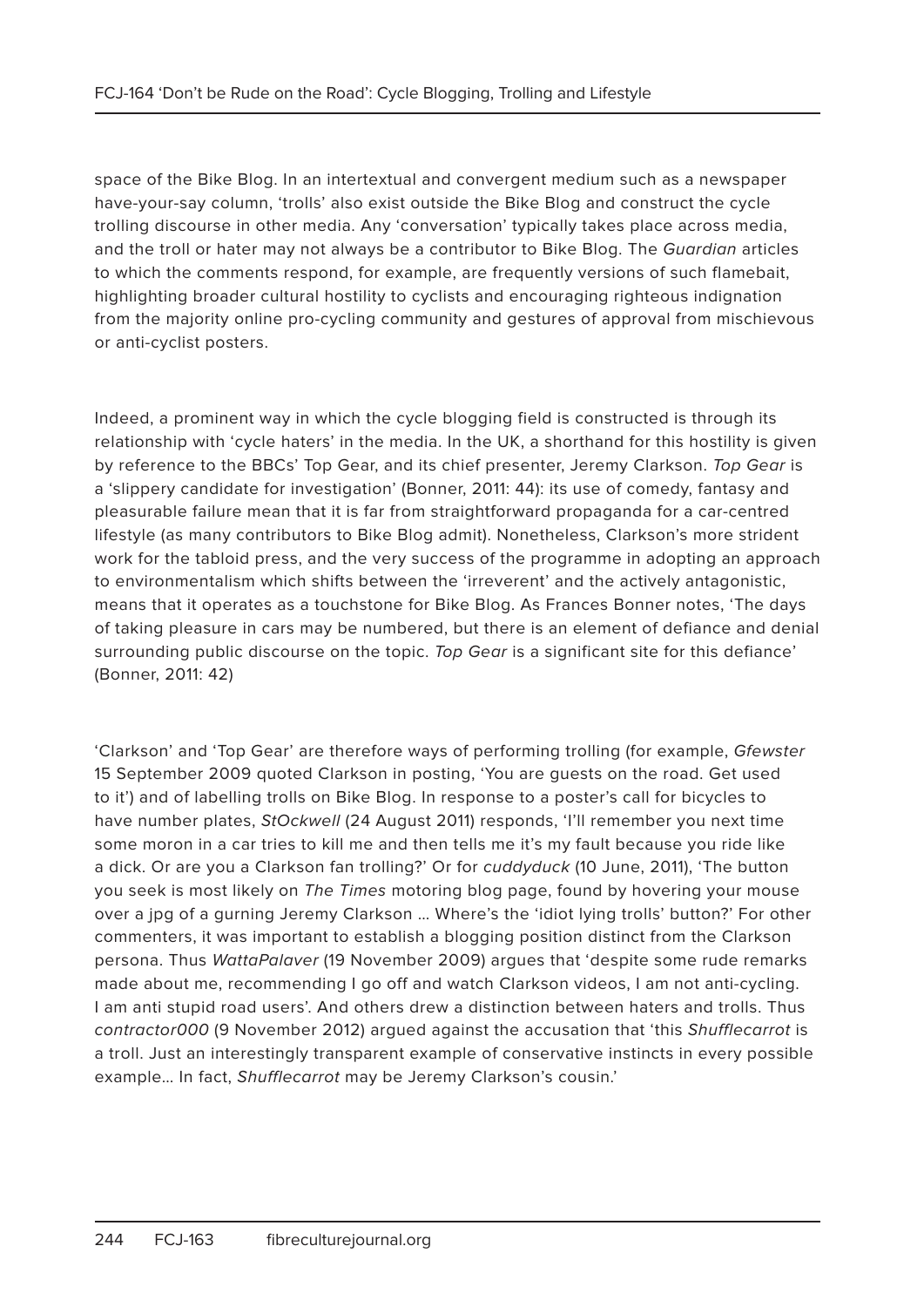Bloggers saw that, within the media field, imitating the comic reactionary Clarkson persona was a means of trying to establish legitimacy by taking sceptical or denying positions about the environment and cycling. Thus, when the British TV chef James Martin claimed to have chased some weekend cyclists off the road in his car, he was represented as a failed Clarkson:

#### **LordLucan (15 September 2009)**

'Personally I don't think that Clarkson crosses the line in the same way that this fool does'. Similarly, Ikearse (16 September 2009) observed that 'Using the 'Clarkson' get out clause doesn't work because Jeremy Clarkson is a) funny and b) hasn't actually openly admitted to an act of violence against the person'.

While Top Gear is therefore held to be a relatively successful example of a cultural politics of defiance and denial, and its imitators on the blog and in other media as failed examples of this, the two are linked by a common position on taste and consumption that is distinct from the bike bloggers and serves to constitute the field through being its other. As Bourdieu argues, whereas the 'old' middle classes based their consumption practices on a morality of modesty and restraint, the new middle classes urge a morality of pleasure as duty. 'This doctrine makes it a failure, a threat to self-esteem, not to 'have fun'' (1984: 367). Here, 'having fun' is represented as a knowledgeable but wilfully unreflexive practice, at odds with the virtuous restraint of cyclists. Thus a one-time contributor, Euan888 (1 June 2010) was quickly named as a troll (and confessed to trolling) when he imitated the hedonistic language of consuming, spending and enjoying in response to a feature on how the new Transport Minister was going to end what the tabloid press called the 'war on motorists':

SUPERB! At last a minister who talks sense. Personally I would go one further and ban cyclists from all city centres … Then, we need the new Govt. to ban the use of average speed cameras as they actually increase the chances of a crash as everyone drives with one eye on their speedo and the other on the hot female in the car beside them… Let's put the 'Great' back into Britain!

A challenge to the claims to moral mobility made by Bike Blog therefore came from posters who either adopted, or who were censured for adopting, an unreflexive position on lifestyle-as-fun. This position could be dismissed as unethical and as a source of disgust (for example, Cree (5 January 2013): 'Lot of trolling on this page, for me cars and their drivers are a bunch of filthy immoral fat scum. The Jeremy Clarkson body coming to a driver near you ha ha fat boys'). Trading on the idea that unrestrained automobility exists at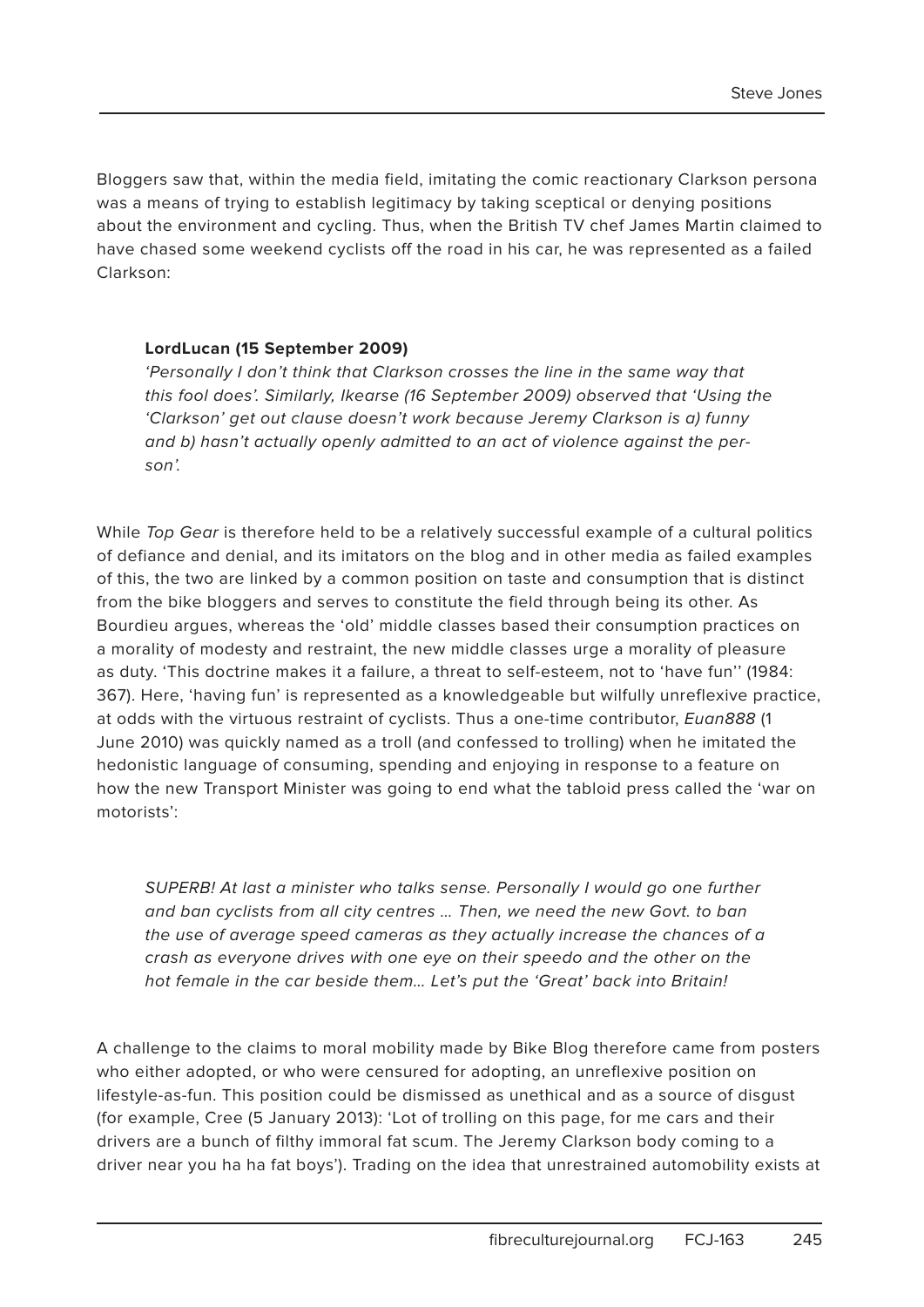the lowest level of a mobility hierarchy, the dismissal of such posts and posters represents precisely the profit in distinction identified by Bourdieu 'which consists in the fact of feeling justified in being (what one is), being what it is right to be' (1984: 224).

But if such trolls and haters maintain the boundaries of the community through creating a sense of virtuous entitlement amongst the in-group, a much more insistent (and common) form of attack presents cyclists themselves as unreflexive hedonistic consumers and 'matter out of place'. In this form of online disrespect, far from being at the apex of a moral hierarchy, cyclists are those travellers least concerned with the diverse ecology of the road. Three examples give a flavour of this aggression:

#### **BallaBoy (23 June 2009)**

Is that before or after you run a red light, head the wrong way up a one way street, steam through a zebra crossing, mount the pavement and shout at pedestrians for exercising their priority in crossing the street?

As a frequent London pedestrian, I can assure you that the lycra clad half wits marauding around the capital on two wheels are a far greater hazard to my health and safety than anyone in a car.

#### **Bourbons3 (19 November 2009)**

I agree with the principle of cycling … but I can't stand cyclists. It just seems to attract people who, as soon as they got on a bike, get some power complex. If they're not shouting at pedestrians to get out of their way, they're running through red lights, which also puts people crossing at risk.

So that leaves me with the conclusion that cycling is good, but cyclists are bad.

#### **Carlill (09 November 2012)**

Cycling's problem is that there is a pervading sense of self-righteousness that clings to the 'movement' … And I say this as someone who doesn't own a car and despises the Clarkson 'I should be allowed to go as fast as I want whenever I want' brigade.

The terms used not only resonate with the observation that the cyclist is a strange and marginal figure, but also ironically recast vélomobility as sharing automobility's worst characteristics, while privileging pedestrianism as the apex of the moral mobilities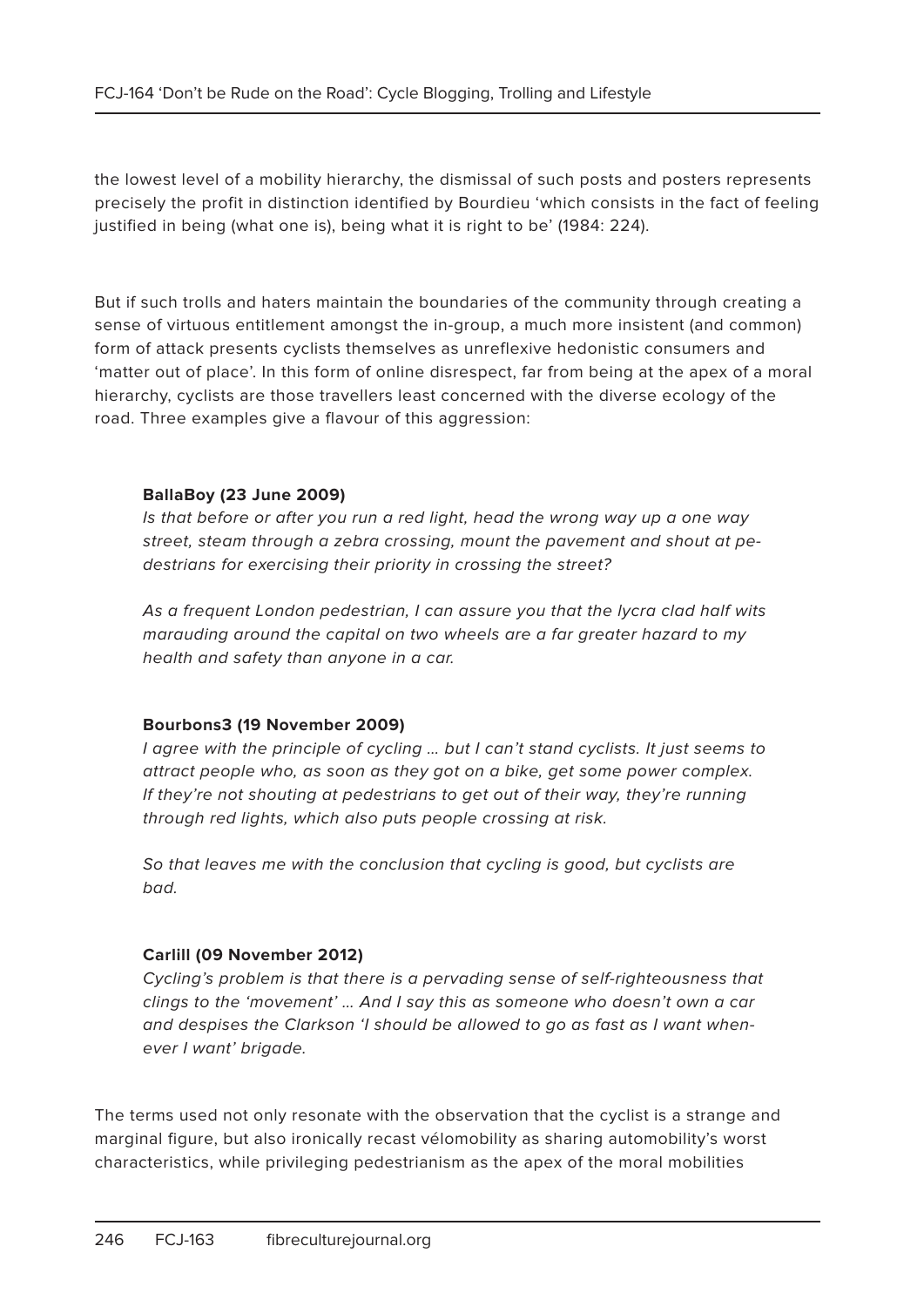hierarchy. This echoes Jones et al's (2012: 1420) analysis of urban mobilities, in which respondents who value walking in the city most highly are described as 'pedestrian prioritisers'. Pedestrian prioritisers are almost all drivers, but desire changes, both to motoring, though the imposition of further restrictions, and to cycling through the creation of segregated cycle tracks.

As the tone of the posts above indicates, many contributors do not participate in Bike Blog in a Habermasian spirit of rational exchange, but with the intention of assigning to cyclists an identity that is 'immoral, repellent, abject, worthless, disgusting, even disposable' (Skeggs, 2005: 977). The virtuous pedestrian persona might well be adopted as a mask for the expression of broader anti-cyclist feeling (and bloggers are well aware of the potential for impersonation on the Bike Blog, so for example, Hithlum, (09 November 2012) responded to *marcolo*'s claim that he was regularly threatened by cyclists: 'Make believe stories where everyone of a group is evil and vile and the teller is an angelic martyr tend to be pure …… well I am smelling and you are shovelling great mounds of it' [4]) but the ascription of hedonism, excessive or inappropriate consumption and unrestrained speed to cyclists is a wounding invasion of a space which seeks to celebrate cycling's progressive potentials. As Bourdieu notes, within the dominant class, opposing forms of habitus correspond to particular material conditions and configurations of cultural capital: an 'aristocratic asceticism' or disposition for austerity and purity stands in opposition to a hedonistic taste for luxury and ostentation. While for the most part, bike bloggers claim this aristocratic asceticism for themselves and their practice, 'pedestrian prioritiser' posters, whether they are trolling or flaming, attempt to reverse this symbolic distinction. As we shall see in the next section, the effect of this is to generate new games of distinction as posters attempt to reclaim the profits accruing from austerity.

# Defensive and reflexive responses

While the adoption of a blanket anti-cycling position may therefore make the troll easy to name and counter, other critical positions are more ambivalent. By problematizing Bike Bloggers' claims to good citizenship and netizenship, trolls and flamers contribute to the fragmentation of any imagined Bike Blog community. This section discusses reflexive responses to these attacks. First, I show that hostility from anti-cyclists is both constricting and generative. It constricts because the 'memes' of bike trolling established in the previous section–red light jumping, pavement riding, cyclists as metropolitan hipsters and objects of disgust–take up space and drown out 'good sense'. But, equally, such tropes provide opportunities to write, points of departure and the chance to clarify and codify counter-arguments. Second, I suggest that, for some Bike Bloggers at least, responding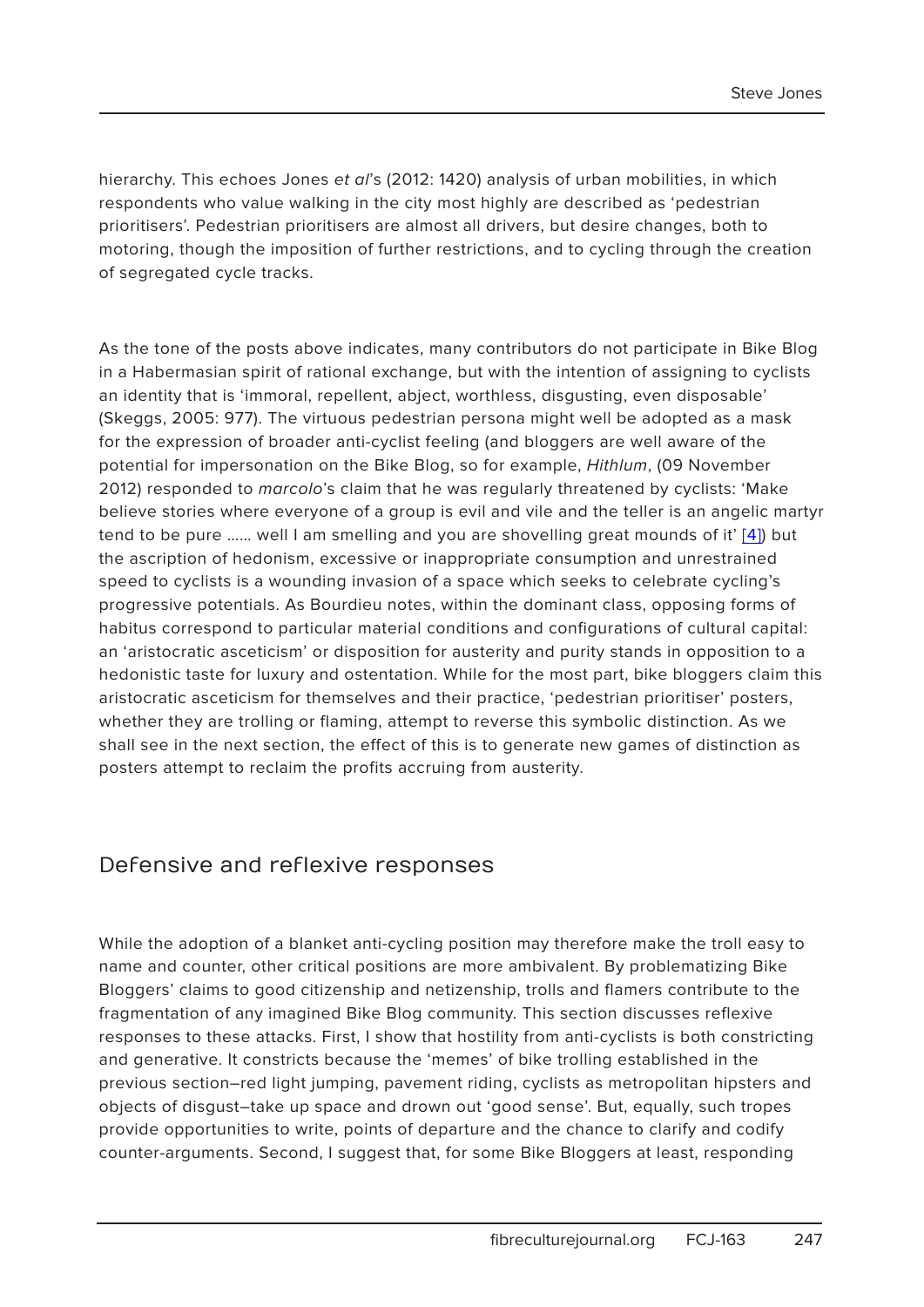to the negative consensus involves a form of 'responsibilization' where, rather than Bike Blog being a utopian and inviolable space, it becomes one in which posters play out their moral authority through the enactment of increasingly intellectualized and professionalized positions on cycling. These positions can be sharply divergent, however, and a particular fault line is the difference between social or community responsibility, and a more individualized notion of private responsibility.

Setting up anti-cyclist 'noise' is a key way in which posters begin a conversation and position themselves at the centre of the imagined community. As Honeycutt (2005) points out, an important feature of netiquette is a poster's ability to digest and synthesize a great deal of information economically. To do so is both a form of politeness and a demonstration of mastery over the conversation. So, for example Bablkubrox (23 December 2009) writes:

I think that what this blog requires is a regular monthly article 'Is Red-Light Jumping Mostly the Fault of Helmetless Fixed-Gear Brompton [5] Riders?' so that everyone can vent their spleen, and the resulting 500-odd posts then be sealed, autoclaved at a high temperature and collected for disposal.

In other cases, however, this shorthand dismissal of flame tropes could itself be misrecognised, and named, as trolling. The extended exchange below (28 November 2012) is typical of such attempts to name the meme and to thereby quarantine it.

#### **Jimson Weed**

Can I be the first to say that cyclists don't pay any road tax? Thanks, carry on.

#### **Tresorf**

You can be the first person to say that cyclists don't pay any 'road tax'. Can I have the pleasure of being the first person to mention that 'road tax' doesn't exist (you pay VED, a motor vehicle tax based on the vehicles potential emissions) and that cyclists pay for their proportion of road use (their road use impact having orders of magnitude less impact than a car incidentally) through the same general taxation as everyone else (income tax, VAT etc)? … Sorted? Right, carry on.

#### **PhineasPPhagbrake**

@tresorf - I think Jimson is just trying to beat the trolls to it, but really it only encourages them.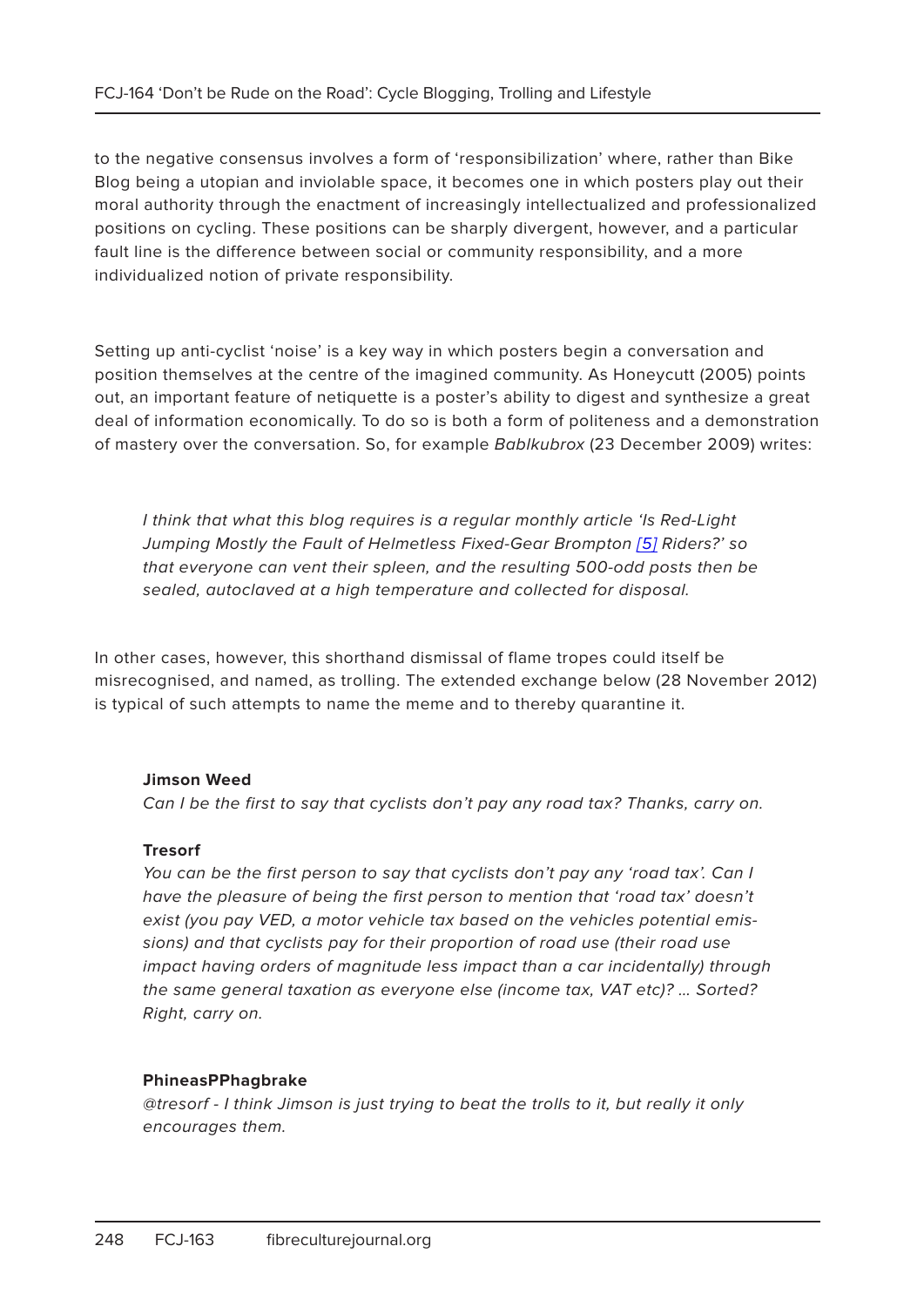#### **Tresorf**

@JimsonWeed - oh right. sorry about that :) A premature rant on my part :-)

#### **Tresorf**

@PhineasPPhagbrake - poe's law

#### **JimsonWeed**

@tresorf - no problem - quite understandable that you thought my post was genuine given the level of anti-cycling crap one usually sees on here : )

#### **Mmmmf**

@tresorf - Thanks anyway. I'll keep your post as a handy cut'n'paste for the next time.

#### **Luke Ts**

Shall I mention helmets or red lights, too, to get that out of the way?

The response from tresorf, above, gives some sense of how trolling is reflexively managed on Bike Blog. Cycling is widely depicted as a high-risk activity and, as we have seen, the cyclist is a polluted and polluting identity. On-line at least, posters are required to respond to persistent anti-cyclist accusations by 'responsibilising' themselves through the sort of expert knowledge that tresorf (mistakenly) deploys. Like other subjects occupying risk-defined identities, pro-cyclist bloggers 'are instructed to become prudent subjects who must 'practice individual responsibility' by asking questions, making complaints and legally exercising safety rights' (Gray, 2009: 327, see also Littler, 2011). Such online responsibilisation corresponds closely to the discourse of moral mobility noted by Green et al, who point out that not only does cycling's claims to moral worth rest on its environmental credentials, but also on a model of health and physical independence involving, 'the enactment of a particular style: that of prudential and knowing agency'(2012: 280, original emphasis). While flamers may charge cyclists with being inattentive citizens (both on the road and to the needs of others), to be responsible is to insist on the mindfulness of cycling (Parkin, 2004: 372). Moreover, demonstrating expert online knowledge of issues such as safety and taxation, complements the assertiveness that is particularly prized when cycling in the city.

In his work on tourism, Ian Munt (1994) notes how different middle-class fractions wage intense classificatory struggles with one another over lifestyle, and three of these struggles have particular relevance to Bike Bloggers' attempts to reclaim their practice as one of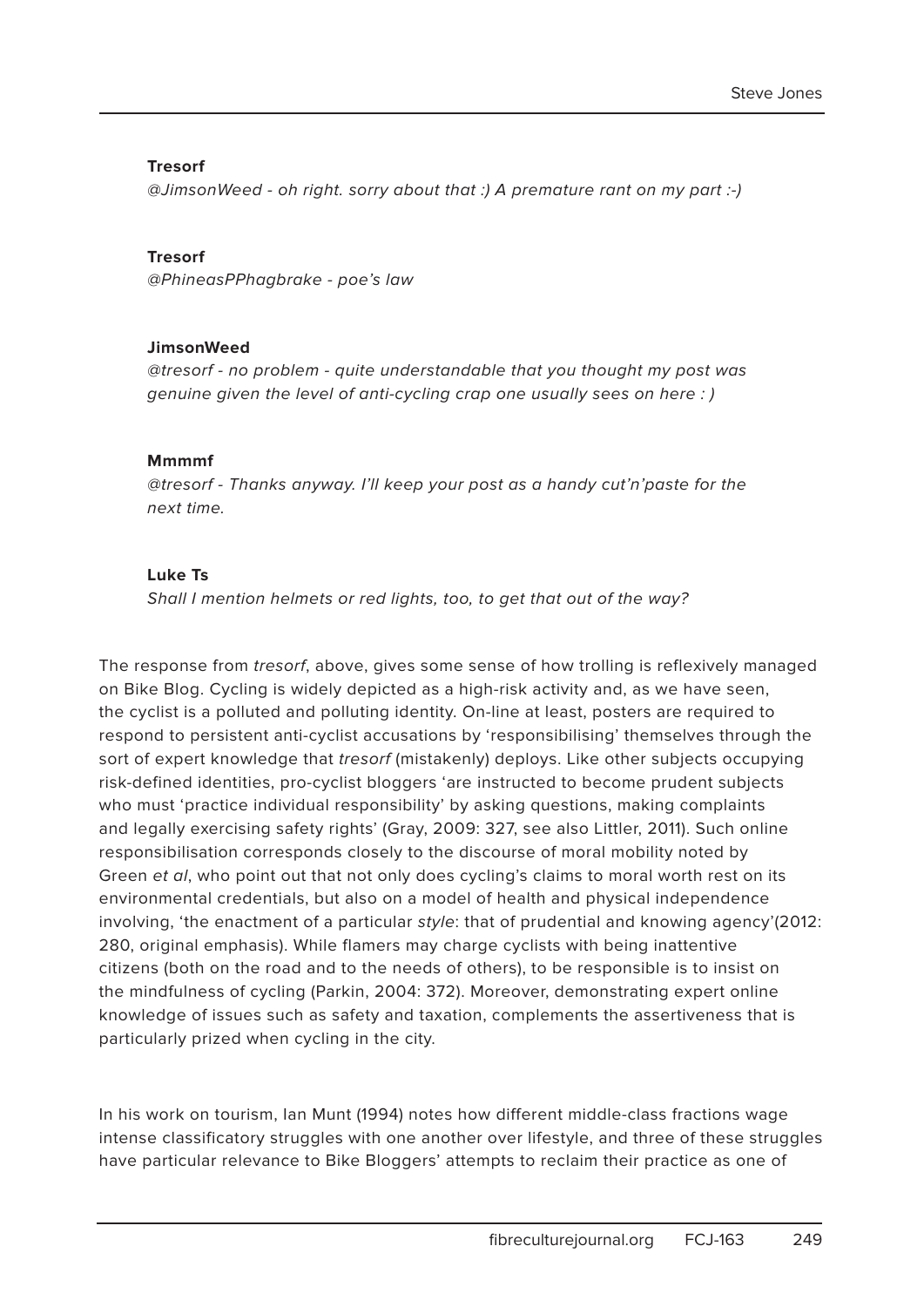'aristocratic asceticism'. Firstly, responsible cycling involves practices of intellectualisation. One means towards this is the ability to access and organise academic work on a topic, marshalling the resources of others to verify arguments. So, for example, when the issue of the desirability of wearing a helmet appears, sboy (10 November 2012) gives a link to the pdf of a medical report, 'Trends in Serious Head Injuries Among English Cyclists and Pedestrians'. Similarly, cycling provides opportunities to study and learn. When Darkstar2 (21 August 2012) asked 'What's a bidon, and do I need one?', an immediate response from yesnomaybe was 'Ridiculous name for a water bottle. Origin, French. Pretentious, but then this is the Guardian. Right, I'm off for a ride on my vélo.' To which StOckwell responds:

Hardly pretentious - many things to do with cycle sport, not to mention the automotive industry which developed from the bicycle industry, are regularly referred to in French. Or perhaps you don't hold with derailleurs on your bike or a carburettor in your Limousine and a chauffeur to drive it, if you need one after getting it out of the garage.

Second are issues of professionalisation. In common with Munt's observations that travel offers new forms of work, a number of Bike Blog topics and posts deal with the opportunities for employment within a renewed, but niche, cycling industry. However, for the most part cycling continues to be an expressive leisure activity, and professionalisation therefore takes the form of committing cyclists to ethical codes of conduct. Discussions regularly take place on the carbon footprint of cycling and, as here, on the ethics of cycling consumption (to which a number of posters reflexively responded, suggesting that such ethical consumption was out of the price range of 'ordinary' cyclists)

#### **Mroli (20 October 2009)**

@mojoangel - agree that you are pushed to find stuff that is not manufactured in asia (apart from truly high end cycle wear). Someone mentioned clean clothes earlier - have a quick look here: http://www.cleanclothes.org/campaigns lidl and aldi are singled out as being pretty bad. At the Cycle Show, we talked to the guys at Endura (mid-range cycling brand) and they were pretty clear on their working practices and that they were 'ethical'.

Finally, Munt notes that new middle class tourists play out hegemonic spatial struggles. In the case of Bike Blog this takes the form of expert knowledge about or experience of, those predominantly North European cities (Berlin, Amsterdam and Copenhagen, as well as Portland in the USA) in which cycling is constructed as a normative activity. While trolls are regularly denigrated as an amalgam of 'American' and 'Little Englander' characteristics, knowledge or experience of 'copenhagenization' indicates membership of a denationalised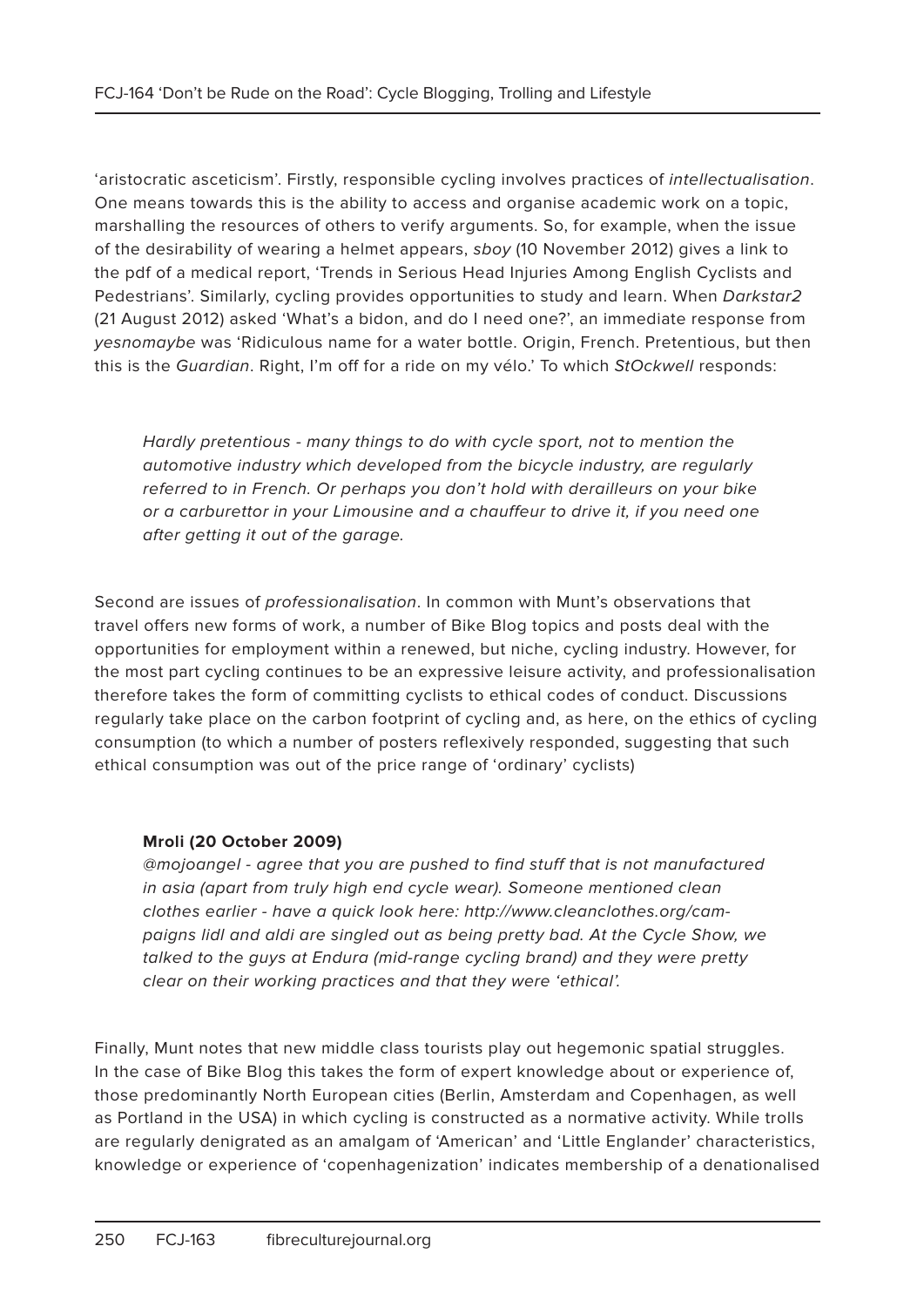imagined cycling community.

#### **Lostindenmark**

(quotes) 'In Copenhagen, 37 percent of commuters now use bikes to get to school or work'.

you speak of this as if it's a growing phenomenon: it isn't. cycling is just what you do in Copenhagen: i lived there for 20 years … If we had cycle paths - and car drivers! - like the Danes, we'd all be on bikes.

Although the examples above are clearly moves within a classificatory struggle, they tend to be successful, in so far as other posters typically recommend them, or respond positively to them, and this is because they effectively carry out 'cultural intermediary' work in re-establishing a sense of the cycling community as one that is global, rich in cultural capital, continually-self-improving and mindful of others. The economic capital needed for what is an often expensive lifestyle is often disavowed, but in the example below, what is initially expressed as the class problem of cycling ('yuppie bourgeois niche crap') is reclaimed (if within a metropolitan milieu) as an example of responsibilized cycling's ability to include class others:

#### **Line L51 (16 November 2012)**

- I thought this article was about cobbling together bits and pieces from skips, junkyards etc. to construct a viable bicycle not this yuppie bourgeois niche crap.

#### **Monchberter**

-The upswing in interest in bikes is almost wholly a yuppie bourgeois thing. Less well-off people were already riding bikes or refuse to as cars still remain a strong success / wealth indicator for certain groups and bikes indicate low status.

#### **Misterbaxter**

- @Monchberter - that's not really true. I live in an inner city area and I am involved with a youth project there; I see loads of kids on single speeds who are not at all from 'yuppie bourgeois' backgrounds.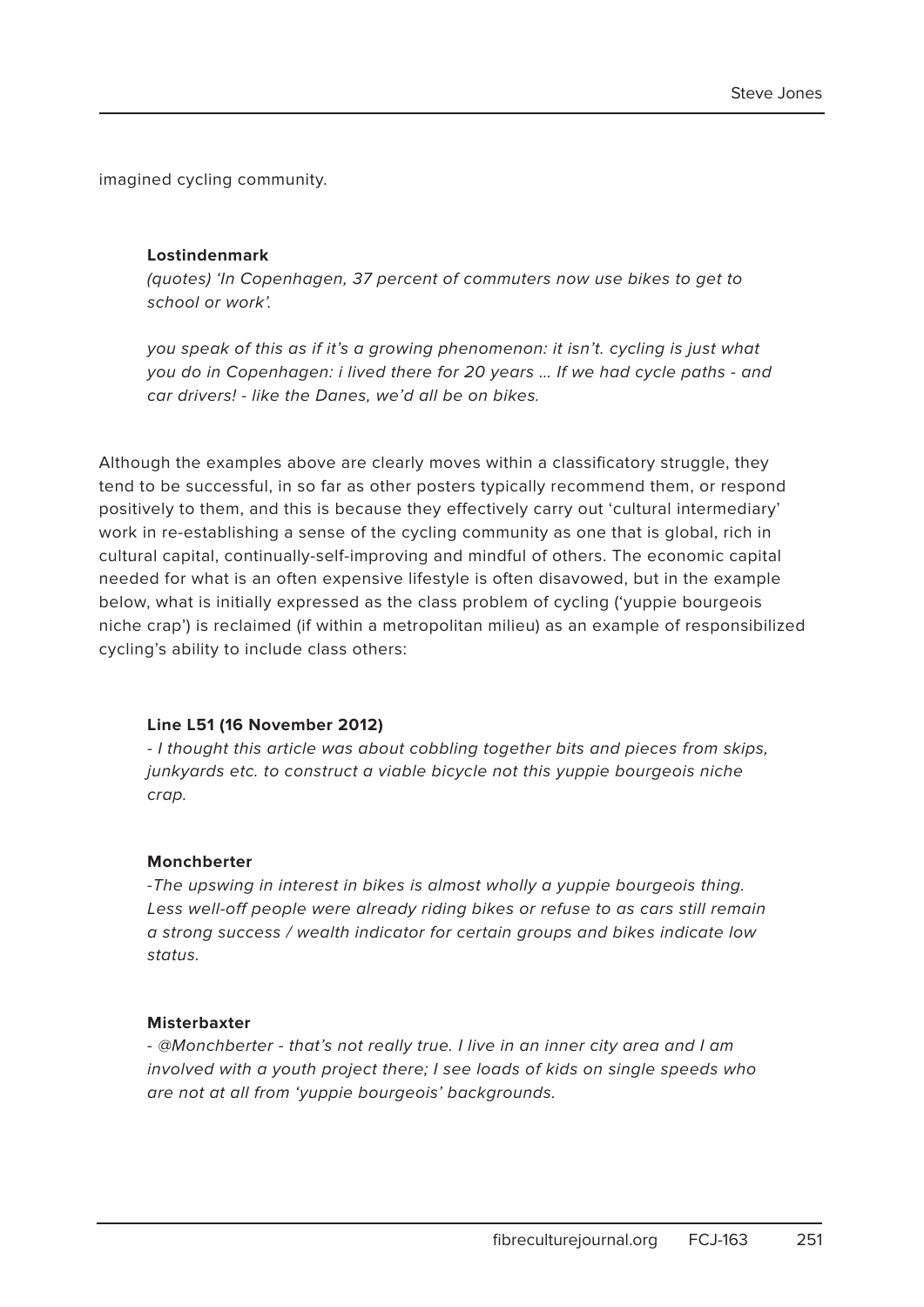#### **Monchberter**

@misterbaxter - Good! I was making a sweeping generalisation however but all the press surrounding the upswing in interest seems to mostly focus on 'respectable' people cycling. Would like to see more coverage and publicity of examples such as you mention.

Other forms of responsibilisation discourse, however, are less warmly received. We saw earlier the problems associated with a 'cycling survivalist' identity (Green, 2012: 287) which overstates the need for a cyclist to take responsibility for their own safety, just as Aldred's respondents contend that one can be too much of a cyclist. 'Being a cyclist', she notes, 'Involves not just managing a stigmatised identity, but managing other people's identities' (forthcoming: original emphasis), the identities of those who are felt to 'give cyclists a bad name'. The post below plays on this idea of an excessive practice of self-responsibilisation, while also, through it's use of high-end cycling brand Rapha, invoking the damning notion of 'all-the-gear-but-no-idea':

#### **2hard2guess.**

(Quotes another poster) 'Then someone flung open their car door into my path.'

- Which shows that your accidents are due to your not even knowing the basics of safe cycling. No-one has ever opened a car door into MY path because I make sure my 'path' is at least a car door away from the car. Before lecturing people about your supposed expertise on cycling you should first read a book or two.

#### **Averyonnaise**

@2hard2guess - Loving your empathy for a fellow cyclist, I can picture you now dressed head to toe in Rapha (plus cap) sneering at inferior group sets whilst studying your cadence from this morning's 5k commute.

This section has shown how trolling and flaming construct the dominant values of Bike Blog through providing a set of negative conventions which must be addressed. Nonetheless, even such conventions might be traded upon to establish a poster's virtue, and their prestigious position within a micro-hierarchy [6]. I have suggested that while some forms of responsibilisation strategy in the face of trolling can be relatively unsuccessful, for other posters there is a premium placed on a reflexive attitude towards cycling as an outwardfacing activity in which one must adopt both 'a learning approach to life' (Featherstone, 1991: 91) and a mindful disposition towards others.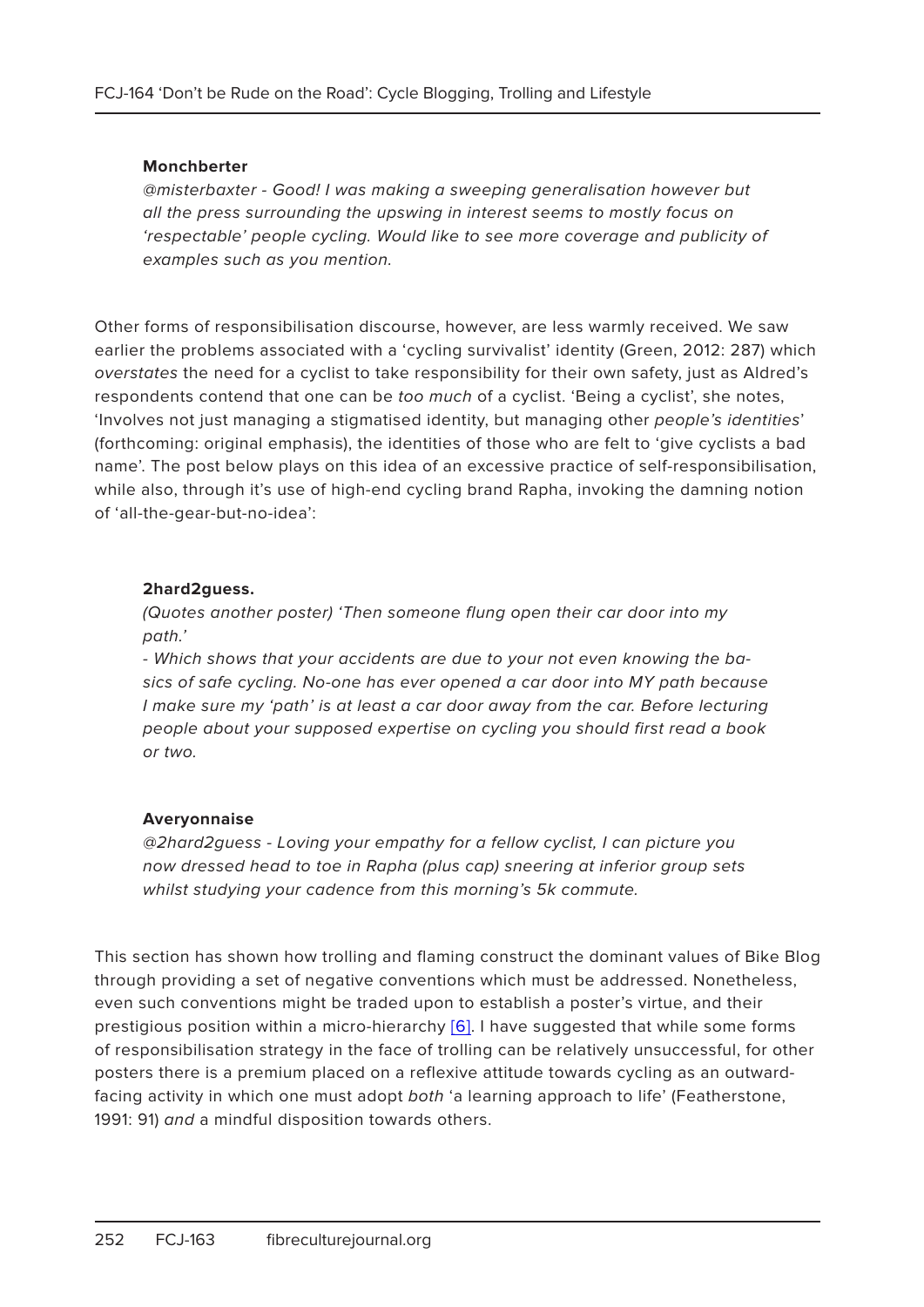# Conclusion

One of Pierre Bourdieu's most potent metaphors is the 'dream of social flying'(1984: 370). For Bourdieu the fraction of the new petite bourgeoisie which he calls 'new cultural intermediaries' is engaged in 'a desperate effort to defy the gravity of the social field' through their display of cultural goods, qualifications and embodied practices. It is no accident that cycling has experienced a renaissance amongst 'new' middle class citizens, for whom it offers just such a dream of flying, whether it be in the embodied form of self-propelled and prudent agency or in the more symbolic form of belonging to overlapping communities of 'active' sports people and 'activist' citizens expressing their concern for a speeded-up and vulnerable planet.

Despite this move towards the mainstream, and evidence that cycling is becoming increasingly prominent within a 'new moral economy of transport', the article has shown that cycling continues to be a peripheral activity, and the cyclist an often reviled figure. Though the web has permitted an increase in the advocacy of cycling as a lifestyle choice and ecological responsibility, this has been accompanied by an increase in more negative estimations of cycling and cyclists. In a relatively short-lived medium such as the online comments page of a newspaper, trolls, flamers and haters need to be both vigilant and persistent to set the agenda on cycling. But I have shown that cycling's claims to virtue make it particularly vulnerable to counter-claims from posters who either are, or who pose as, more vulnerable and disenfranchised mobile citizens. This heightened traffic corresponds to Horton's observation that greater seriousness about cycling futures is likely to be accompanied by ever greater depictions of cycling as risky, and cyclists as matter out of place (2006: 146).

The article has shown that contributors to Bike Blog respond to these online threats in various ways. Hostility to cycling certainly leads to a defensive response as pro-cycling posters are forced into addressing what are represented as the central truths of cycling– its reckless hedonism, consumerist modal enthusiasm and inattentiveness to others– precisely the aggressive, boorish machismo that pro-cycling posters ascribe to the 'Clarkson' persona of unreconstructed 'petrolheads'. But beyond this defensiveness lie responsibilising strategies of knowing, subscribing to codes of online and offline behaviour and connecting with local and global others. Responsibilisation is, rightly, often seen as a neoliberal strategy, by which people take charge of their own subjection, and there are clearly aspects of this in the way that cycling is often referred to on Bike Blog in health terms. Moreover, showing oneself to be a knowledgeable, responsible cyclist undoubtedly involves making gains within the micro-hierarchy of Bike Blog, and therefore corresponds to Bourdieu's notion of a field as a site of position-taking and profit-making. But I have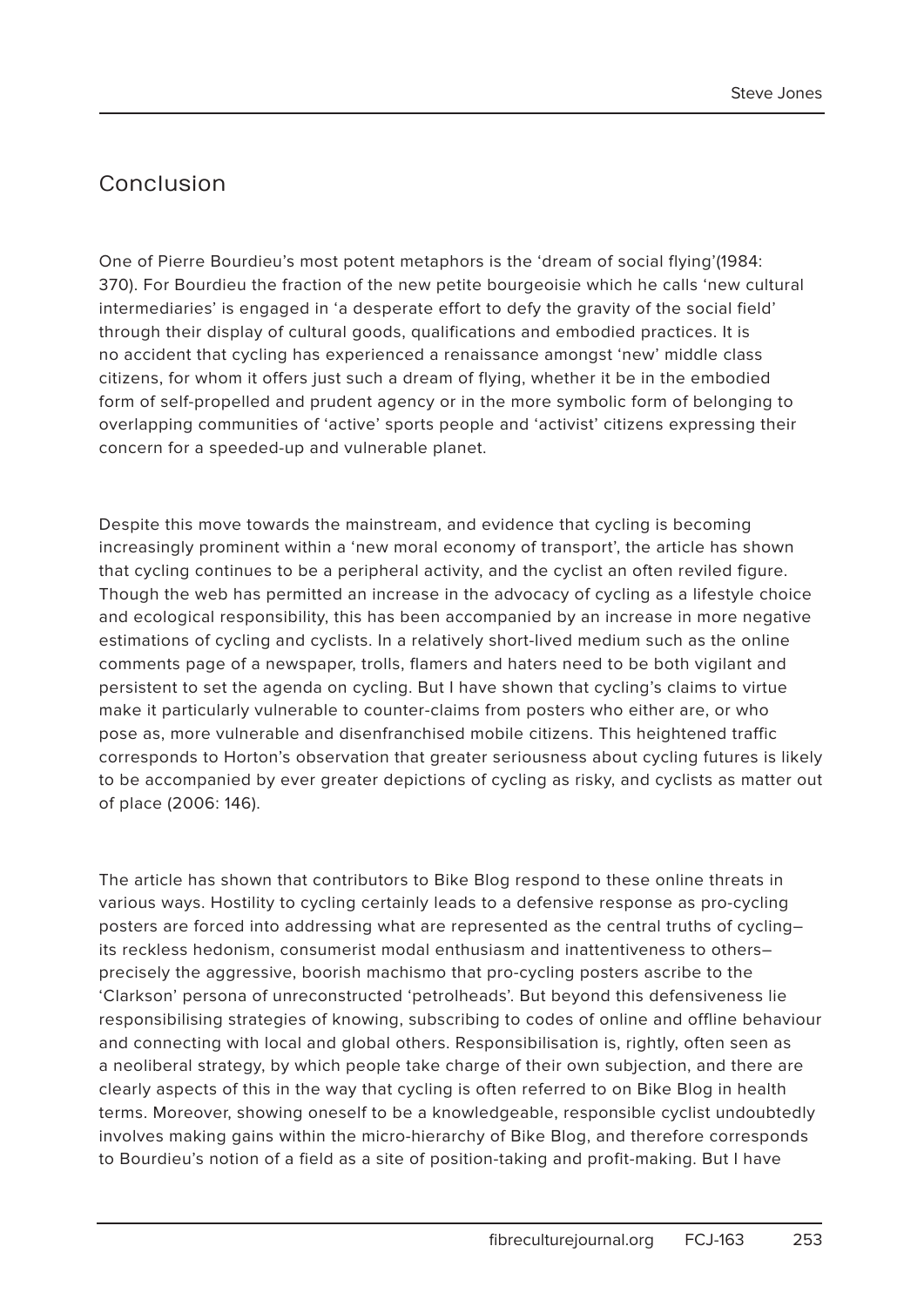shown, also, that responsibilisation can take the form of responsibility to the imagined community of cyclists, to the diverse ecology of road users and to an understanding of those who are left out, or left cold, by vélomobility. While 'trolls' represent the impossibility of idealised discourse about transport futures on the internet, some posters continue to imagine a form of social flying that is not only about individual profits in distinction, but also about making connections across social divisions and reversing the social atomisation and privatised city living of the regime of automobility.

# Biographical note:

**Steve Jones** lectures at Nottingham Trent University. He is the author of Antonio Gramsci (Routledge, 2006) and co-author (with Bob Ashley, Joanne Hollows and Ben Taylor) of Food and Cultural Studies (Routledge, 2004). His research interests include national identity, food culture and everyday life.

## **Notes**

[1]. The Guardian's post moderation rules meant that some of the more norm-contravening posts had been removed. Unlike some other UK news sites, Guardian Online indicates where a post has been deleted.

[2]. Tepper looked at the Usenet group, alt.folklore.urban (AFU), focusing on the way that veterans would entice new users into the group by posting deliberate misconceptions. Unlike common understandings of the term today, these trolls were both gently humorous and rich in legitimate forms of social and cultural. As Tepper approvingly notes: 'the two most notorious trollers in AFU … are also two of the most consistent posters of serious research.' (1997: 43)

[3]. Interested readers might look at the most followed – largely US – blogs: bikeportland. org, bikesnobnyc, fatcyclist.com and copenhagenize.com. For a sense of the hostility engendered by cycling see twitter.com/cyclehatred.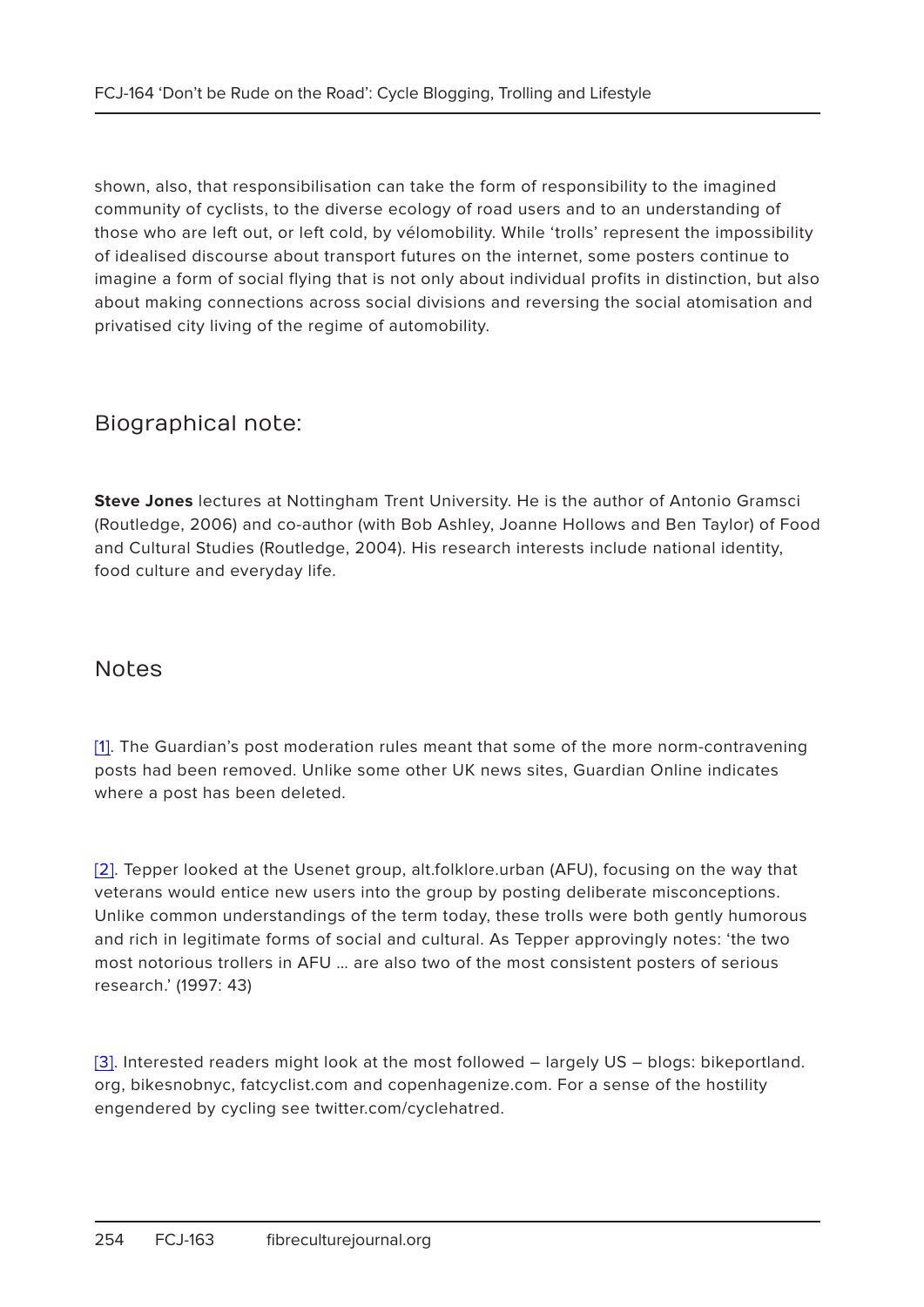[4]. Alongside the quotidian symbolic violence of online conflict, claims of physical violence between road users are surprisingly common on Bike Blog. See Honeycutt (2005) for a discussion of violence in the online realm.

[5]. Brompton is a manufacturer of high-end folding bikes, and the UK's biggest bike producer.

[6]. This article doesn't have space to consider the rhetorical forms in which posters generate recommendations, and thereby in-blog prestige, but it should be noted that both humour and the detailed demolition of other posts ('fisking') are typically highly rated on Bike Blog.

### References

Aldred, Rachel. ''On the Outside': Constructing Cycling Citizenship', Social and Cultural Geography, 11.1 (2010): 35–52.

Aldred, Rachel. 'Governing Transport from Welfare State: the Case of Cycling in the UK', Transport Policy, 23 (2012): 95–102.

Aldred, Rachel. 'Incompetent, or Too Competent? Negotiating Everyday Cycling Identities in a Motor Dominated Society', Mobilities (forthcoming). Preprint available at http://www. cyclingcultures.org.uk/cycling-identity-stigma-PREPRINT.pdf.

Bonner, Frances 'Top Gear: Why Does the World's Most Popular Programme Not Deserve Scrutiny', Critical Studies in Television, 5.1 (2010): 32–45.

Bourdieu, Pierre. Distinction: A Social Critique of the Judgement of Taste (London: Routledge, 1984).

Bourdieu, Pierre. The Field of Cultural Production (Cambridge: Polity, 1993).

Cammaerts, Bart. 'Critiques on the Participatory Potentials of Web 2.0', Communication, Culture and Critique, 2.4 (2008): 358–377.

Curran, James; Fenton, Natalie and Freedman, Des. Misunderstanding the Internet (London: Routledge, 2012).

Featherstone, Mike. Consumer Culture and Postmodernism (London: Sage, 1991)

Ferguson, Priscilla Parkhurst. 'A Cultural Field in the Making', in Lawrence Schehr and Allen Weiss (eds.) French Food on the Table, on the Page and in French Culture (London: Routledge, 2001), 5–35.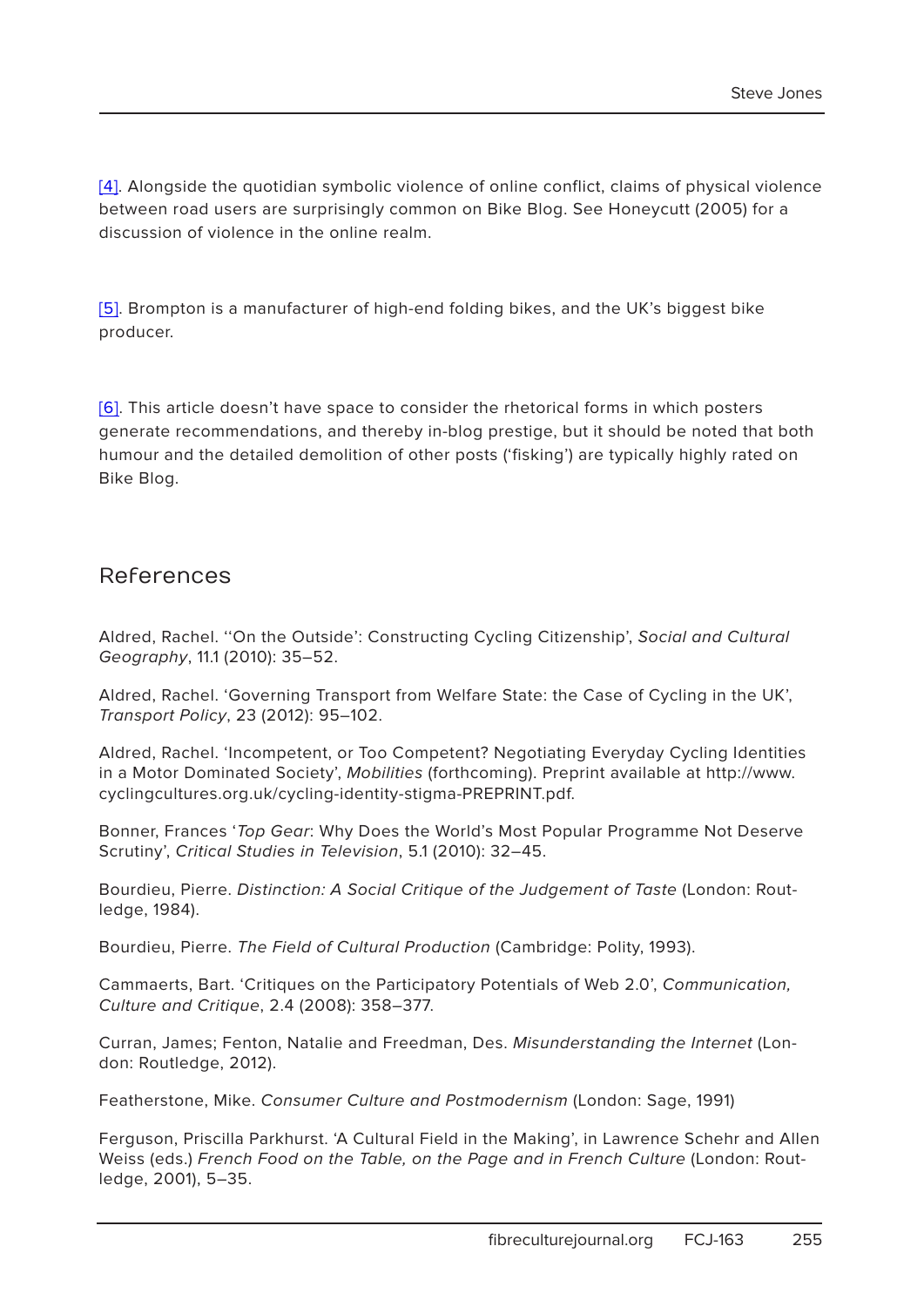Furness, Zack. 'Critical Mass, Urban Space and Vélomobility', Mobilities, 2.2 (2007): 299– 319.

Gray, Garry. 'The Responsibilization Strategy of Health and Safety', British Journal of Criminology, 49 (2009): 326–342.

Green, Judith; Steinbach, Rebecca and Datta, Jessica. 'The Travelling Citizen: Emergent Discourses of Moral Mobility in a Study of Cycling in London', Sociology, 46.2 (2012) 272– 289.

Hauban, Michael and Hauban, Ronda. Netizens (New York: Columbia University Press, 1997).

Honeycutt, Courteney 'Hazing as a Process of Boundary Maintenance in an Online Community', Journal of Computer-Mediated Communication, 10.2 (2005). http://jcmc.indiana.edu/ vol10/issue2/honeycutt.html.

Horton, Dave. 'Local Environmentalism and the Internet', Environmental Politics, 13.4 (2004): 734–753.

Horton, Dave. 'Fear of Cycling' in Dave Horton, Paul Rosen and Peter Cox (eds.) Cycling and Society (London: Ashgate, 2006), 133–152.

Horton, Dave; Rosen, Paul and Cox, Peter (eds.) Cycling and Society (London: Ashgate, 2006)

Jones, Tim; Pooley, Colin; Scheldeman, Griet; Horton, Dave; Tight, Miles; Mullen, Caroline; Jopson, Ann and Whiteing, Anthony. 'Moving Around the City: Discourses on Walking and Cycling in English Urban Areas', Environment and Planning A, 44 (2012), 407–1424.

Lange, Patricia 'What is Your Claim to Flame?', *First Monday*, 11.9 (2006). http://firstmonday. org/htbin/cgiwrap/bin/ojs/index.php/fm/article/view/1393/1311.

Littler, Jo. 'What's Wrong with Ethical Consumption?' in Tania Lewis and Emily Potter (eds.) Ethical Consumption: A Critical Introduction (London: Routledge, 2010), 27–39.

Munt, Ian. 'The 'Other' Postmodern Tourism: Culture, Travel and the New Middle Classes', Theory, Culture and Society, 11 (1994): 101–123.

Neurauter-Kessels, Manuela 'Im/polite Reader Responses on British Online News Sites' Journal of Politeness Research, 7.2 (2011): 187–214.

O'Sullivan, Patrick and Flanagin, Andrew. 'Reconceptualizing 'Flaming' and Other Problematic Messages', New Media and Society, 5.1 (2003), 69–94.

Papacharissi, Zizi. 'The Virtual Sphere: the Internet as a Public Sphere', New Media and Society, 4.1 (2002): 9–27.

Parkin, Wendy. 'Out of Time: Fast Subjects and Slow Living', Time and Society, 13.2 (2004): 363–382.